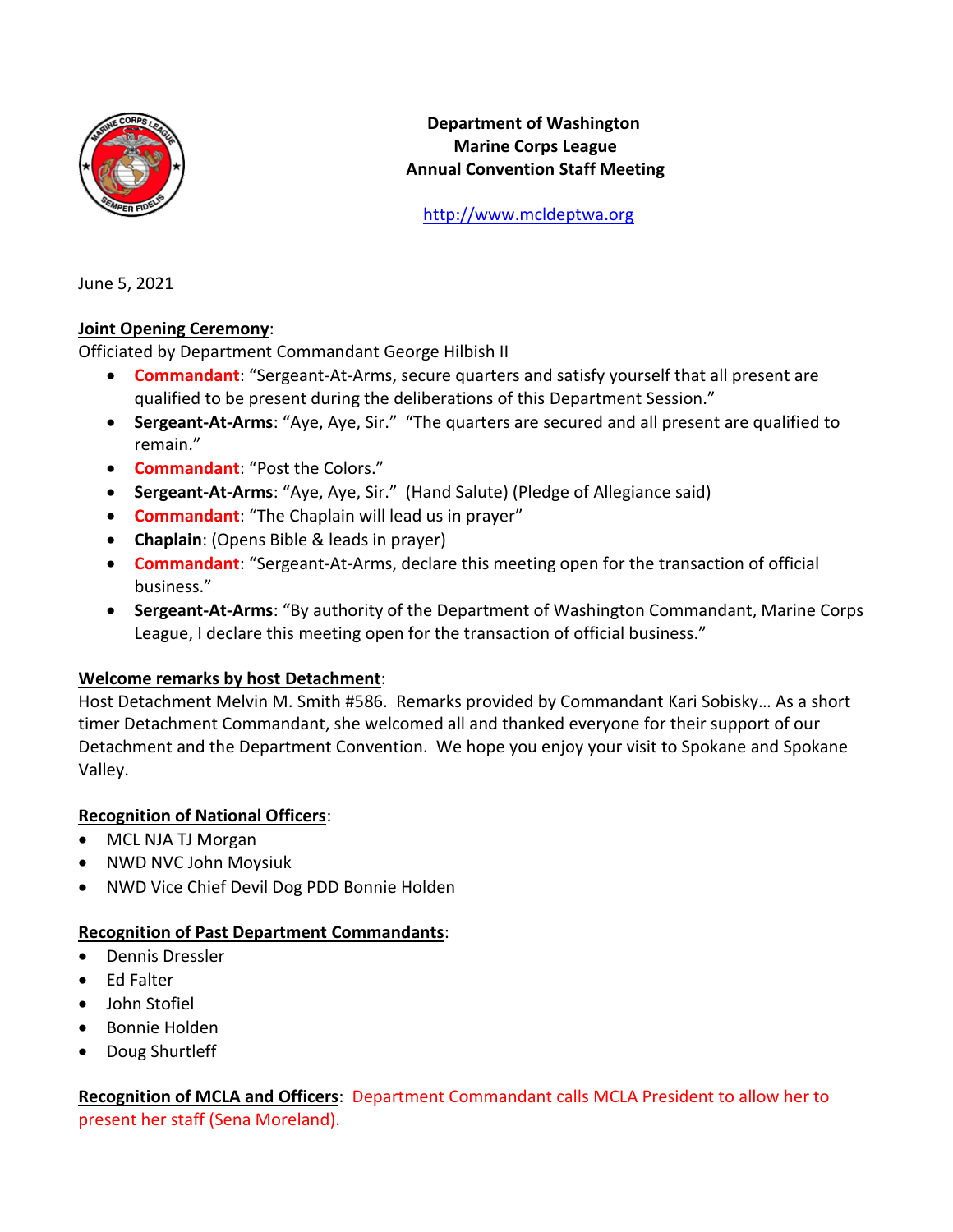- Distinguished Guests
	- Past National President Caroline Ruhmshottel
	- Past Division Vice Presidents NW Sam Dressler and Susan Douglas
	- Division Vice President NW Vickie Brown
- President Sena Moreland
- Sr Vice Rebecca Corpuz
- Jr Vice Vickie Brown
- Judge Advocate Sandy Falter
- Jr Past President Susan Douglas
- Secretary/Treasurer Paulette Stofiel
- Chaplain Sam Dressler
- Captain of the Guard Carol Lucei
- Historian Vickie Brown
- Past Department Presidents present
	- Sam Dressler
	- Paulette Stofiel
	- Sandy Falter
	- Caroline Ruhmshottel

## Commandant excuses MCLA.

## **Recognition of Recipients of NW Division Marine of the Year**:

- TJ Morgan
- John Moysiuk
- Dennis Dressler
- Bonnie Holden

## **Recognition of Recipients of Department Marine of the Year**:

- Dennis Dressler
- TJ Morgan
- John Stofiel
- Randy Ott
- Bonnie Holden
- John Moysiuk
- Doug Shurtleff
- Mark Schildknecht
- Ron Black
- Ed Falter

## **Recognition of "First Timers" to Department meeting**:

• 8 First Timers: Kari Sobisky, 586; Jeff & Jay McFarland, 897; Kathy & Bob Nicholls, 897; Ted Weimer, 1335; Craig Douglas, 336; Dennis Oliver, 966, Idaho.

## **Roll Call of Officers**: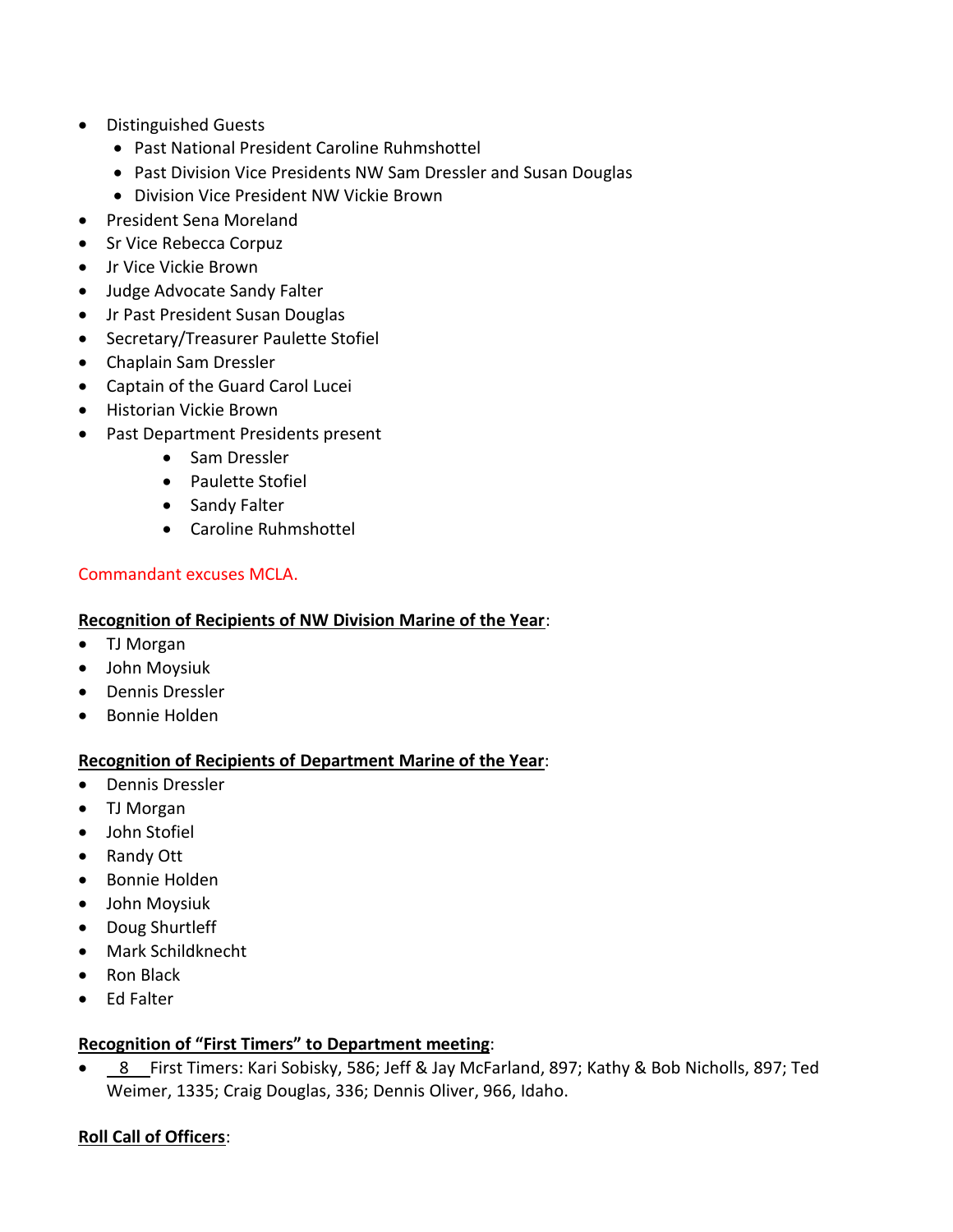- Commandant George Hilbish II
- Sr Vice Commandant John Moysiuk
- Jr Vice Commandant Ed Falter
- Judge Advocate Shane Inman (Excused)
- Chaplain Dennis Dressler
- Sergeant-At-Arms Mark Schildknecht
- Paymaster Bill Hauser (Excused)
- Adjutant Randy Ott

## **Correspondence**:

• **Commandant:** Received a letter from a public relations agency about our social media presence.

**Minutes of previous meeting**: (Published online from the April Spring Staff Meeting)

• Commandant: I will entertain a motion to accept the minutes as previously published. Dressler motioned, Gorman seconded, discussion. Motion carried.

**Adjutant Report:** Randy Ott – Read report; electronic copy emailed to all leadership.

**Paymaster Report**: Bill Hauser (excused) – John Stofiel read report and amounts; electronic copy has been submitted for the Department website. Black motioned to accept, Dressler seconded, discussion about the Commandant's travel. Motion carried.

**Chaplain Report**: Provided by Dennis Dressler: There have been **73** Notices of Death received from Detachments and forwarded to National Headquarters since the 2019 Department Convention. The Memorial Ceremony will be held in accordance in our Ritual at 1315 in the court.

## **Report of Officers:**

- Commandant George Hilbish II Submitted.
- Sr Vice Commandant John Moysiuk Submitted.
- Jr Vice Commandant Ed Falter Submitted.
- Judge Advocate Shane Inman Submitted.
- Chaplain Dennis Dressler Submitted.
- Sergeant-At-Arms Mark Schildknecht Submitted.
- Paymaster Bill Hauser Submitted.
- Jr Past Commandant Bonnie Holden Submitted.

## **Report of Detachment Commandants**:

- Puget Sound Det. #336: Rick Flath Submitted. Briefed highlights.
- Tri-Cities Det. #337: Mike Ridgel No Report.
- Twin Harbors Det. #442: Ron Black Submitted. Briefed highlights.
- Olympia Det. #482: John Moysiuk Submitted. Briefed highlights.
- Pierce County Det. #504: George Hilbish Submitted. Briefed highlights.
- Olympic Peninsula Det. #531: LouAnne Harrey Submitted. Briefed highlights.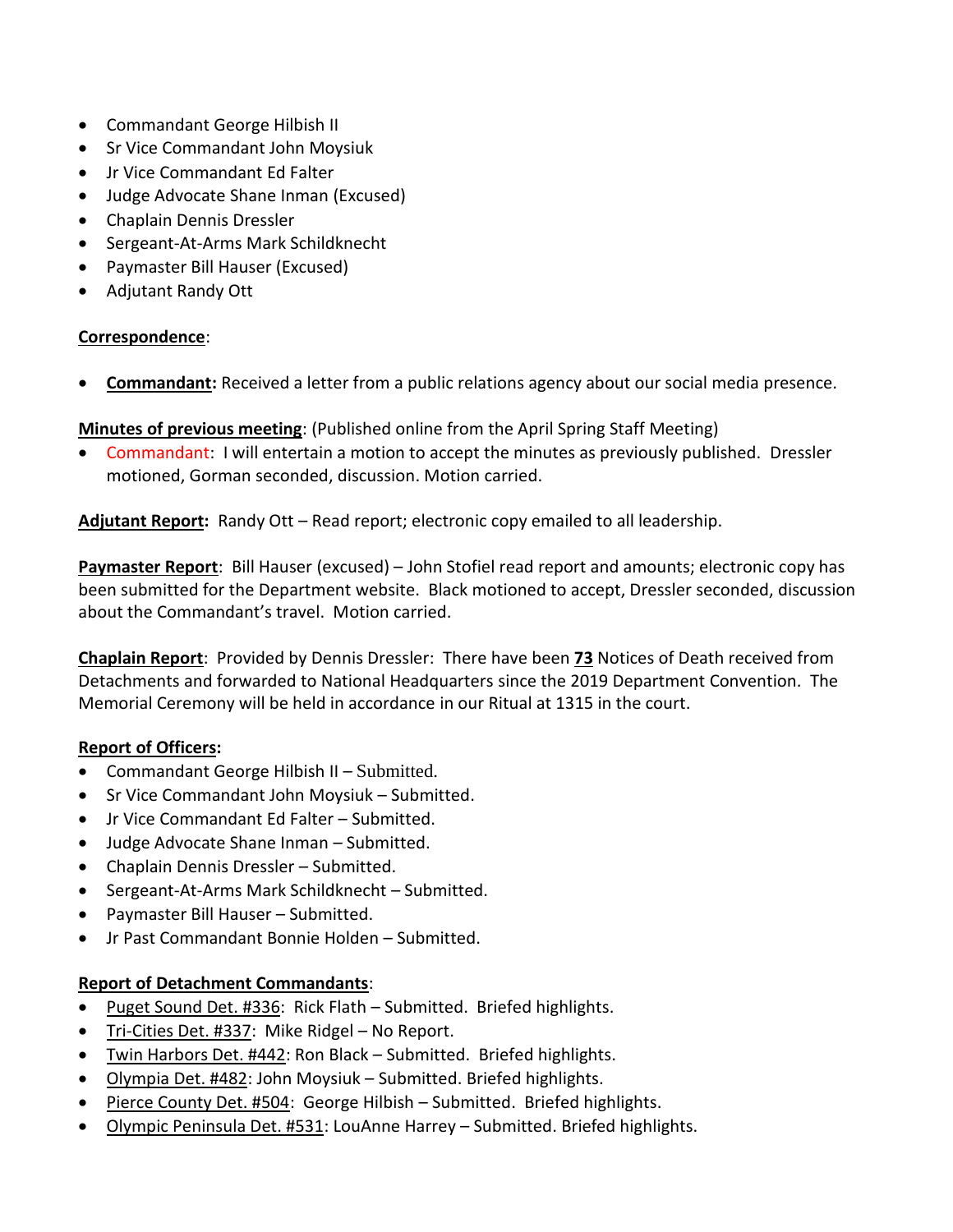- Melvin M Smith Det. #586: Kari Sobisky Submitted. Briefed highlights.
- Columbia River Det. #826: John Stofiel Submitted. Briefed highlights.
- Mt. St. Helens Det. #889: Glen Espersen No Report.
- Mt. Olympus Det. #897: Mark Schildknecht Submitted. Briefed highlights.
- Skagit Valley Det. #1043: Joel Cartwright Submitted. No change.
- Yakima Kittitas Valley Det. #1055: Nicholas Myers Submitted. Briefed highlights.
- Cpl Joseph P Bier Det. #1119: Bonnie Holden Submitted. Briefed highlights.
- Capt Daniel B. Bartle Det #1335: Stephen Reese Submitted.
- Col Richard Francisco #1451: Robert Gabelein Submitted.

# **Report of Standing Committees/Advisory Councils**:

- Americanism Bonnie Holden Submitted.
- Audit Bill Hauser Gorman, Stofiel and Parker will audit at lunch. Audit was performed and verified. We have a balanced budget.
- Awards Randy Ott Submitted. Presented Department Unit Citations to qualified Detachments.
- Eagle Scout Awards Bonnie Holden Submitted. Packets available on back table.
- Budget and Finance Bill Hauser Report on the back table to be voted on during New Business.
- Bylaws Shane Inman In the process of updating.
- Convention Commandant Submitted via Det. 586. After action report will be submitted to all Department/Detachment Leadership for the purpose of helping other Detachments to host in the future. This convention has been a great success with small glitches.
- Credentials Bill Hauser Submitted.
- Detachment Commandants Council John Moysiuk N/A
- Legislative Shane Inman Submitted.
- Marine for Life Mark Gorman No Report submitted, gave a verbal report that Zoom calls and a National
- Marine of the Year Society John Moysiuk Submitted.
- Membership Bill Hauser No Report.
- Newsletter Charles Ames Submitted. Working on a Department Newsletter which shares
- Nominations Bonnie Holden Submitted Nominations: George Hilbish II, John Moysiuk, Shane Inman, Ed Falter for staying in their current positions.
- Past Department Commandants Council Bonnie Holden No Report.
- Public Relations Officer Charles Ames Submitted.
- Resolutions Dennis Dressler Under review to be removed. After discussion, removed.
- Rock 32 Ceremony Commandant Submitted. August 28, 2021, at Noon, 1151 Roosevelt, Enumclaw, WA. Please donate to Det. #504 to support this event.
- Rules Shane Inman No Report.
- Toys for Tots LouAnne Harrey Submitted. Updated packets available for requirements due to National Toys for Tots.
- Training Officer Don Nilson No Report.
- VAAC Representative Ron Black Submitted. Mentioned problems with community care through American Lake phone lines.
- VAVS (VA Volunteer Services) Rex Hopper No Report.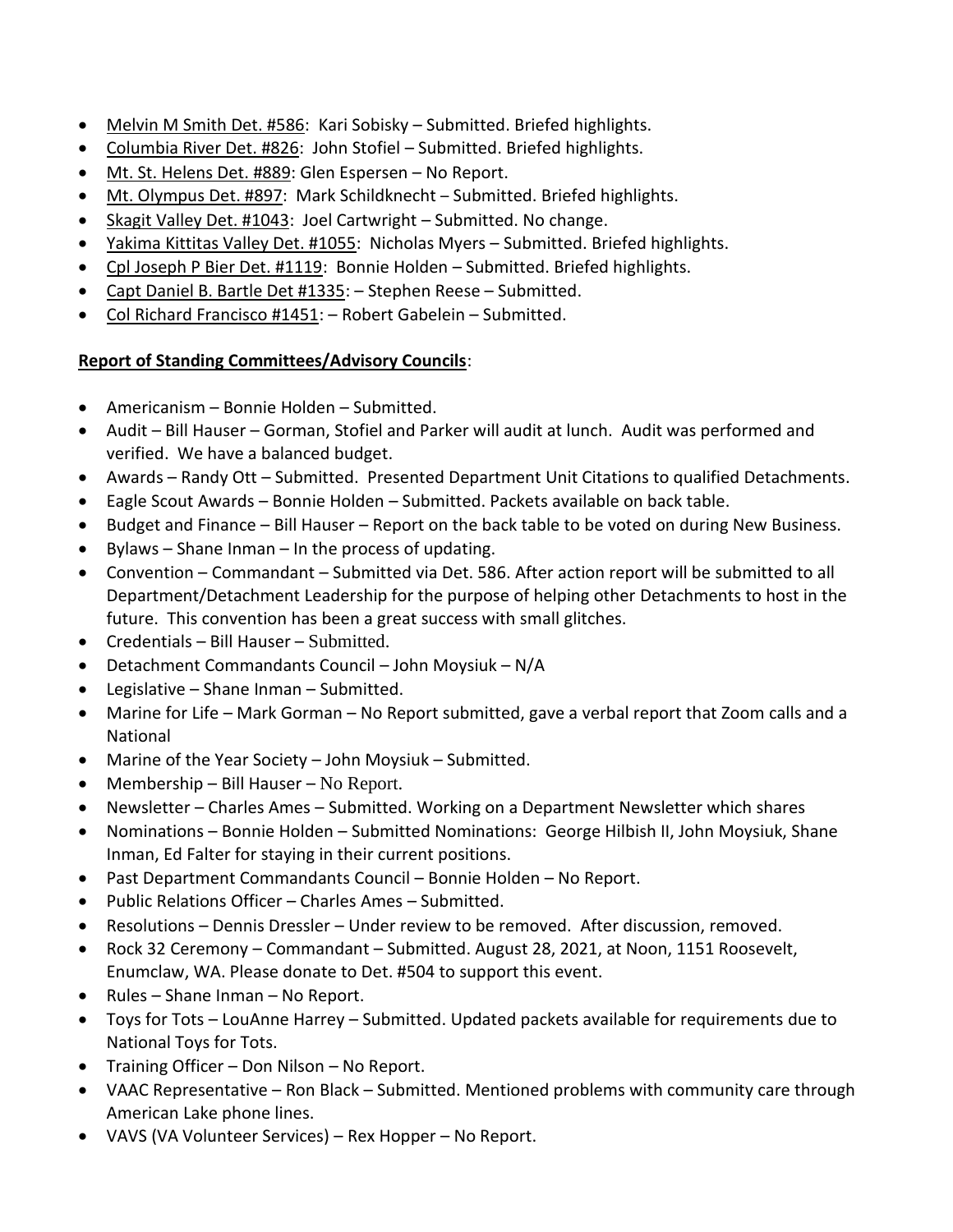- Web Sergeant Bill Hauser Submitted. Updating website continually and please share any photos and stories you may partake in. [www.mcldeptwa.org](http://www.mcldeptwa.org/)
- Young Marines Liaison Ed Falter Submitted. Briefed highlights.

# **\*\*\* ALL REPORTS SUBMITTED ELECTRONICALLY ARE ATTACHED AT THE END OF THIS REPORT \*\*\***

# **Old Business**: (Spring Staff, Apr 3, 2021)

• Department Convention "2021" – Spokane was approved to host the 2021 Dept. of Washington Annual Convention. Dates will be June 3-6, 2021 at the Mirabeau Parkway Hotel. Deadline is May 7<sup>th</sup> for \$10 registration. After that you will have to pay the \$20 late registration fee.

**Update:** Here we are having a great time and everything has been going well.

• John Moysiuk motioned to close the Dept. Homeless Veterans Council for lack of reporting. Seconded by Ron Black. Discussion. Motion carried.

**Update:** Committee closed and removed from future reports.

• John Stofiel motioned to invite and host NJA TJ Morgan to the Dept Convention. Mark Gorman seconded. Discussion followed. Motion carried.

**Update:** TJ is here and has given us some great advice.

• TJ Morgan discussed going electronic for our reports. He motioned to discontinue paper copy reports to move to electronic copies. Dennis Dressler seconds. Discussion followed. Tabled discussion until June Department Convention.

 $\circ$  June 5th—Discussion brought to the table. Electronic submissions are easily stored and transferable upon request via emails. Size of files and content are an issue to work smarter to share this with Department/Detachment Leadership. Paperless is going to be a work in progress and Det 336 is going to assist this process.

# **Break for Lunch**

- $\circ$  Continue after lunch with a brief by Det. 336. which helped everyone to see what can work well for the Department. Discussion followed. Motioned carried.
	- Commandant Hilbish appointed Rick Flath/Mark Gorman to head the committee.

# **Update:**

• Commandant reminds us about 2022's convention needs to be hosted. Go back to your Detachment and make this happen.

# **Update:**

(Carry over from Oct 2019)

• Adjutant Ott motioned that our Finance Budget perform a line-item review to determine adjustments to the current budget for funding of expenses including the Commandant's travel by the Paymaster. Seconded by Ron Black. Discussion. Motion carried. Committee members are John Stofiel, Randy Ott and Bill Hauser.

**Update:** The work continues and was delayed by Paymaster Hauser's surgery prior to Convention. Today's budget is going to be voted on during new business. Approved.

# **New Business**:

• Commandant reminds us about 2022's convention needs to be hosted. Go back to your Detachment and make this happen.

• Dressler motioned to dissolve the Resolutions Committee. Shurtleff seconds. Motion carried.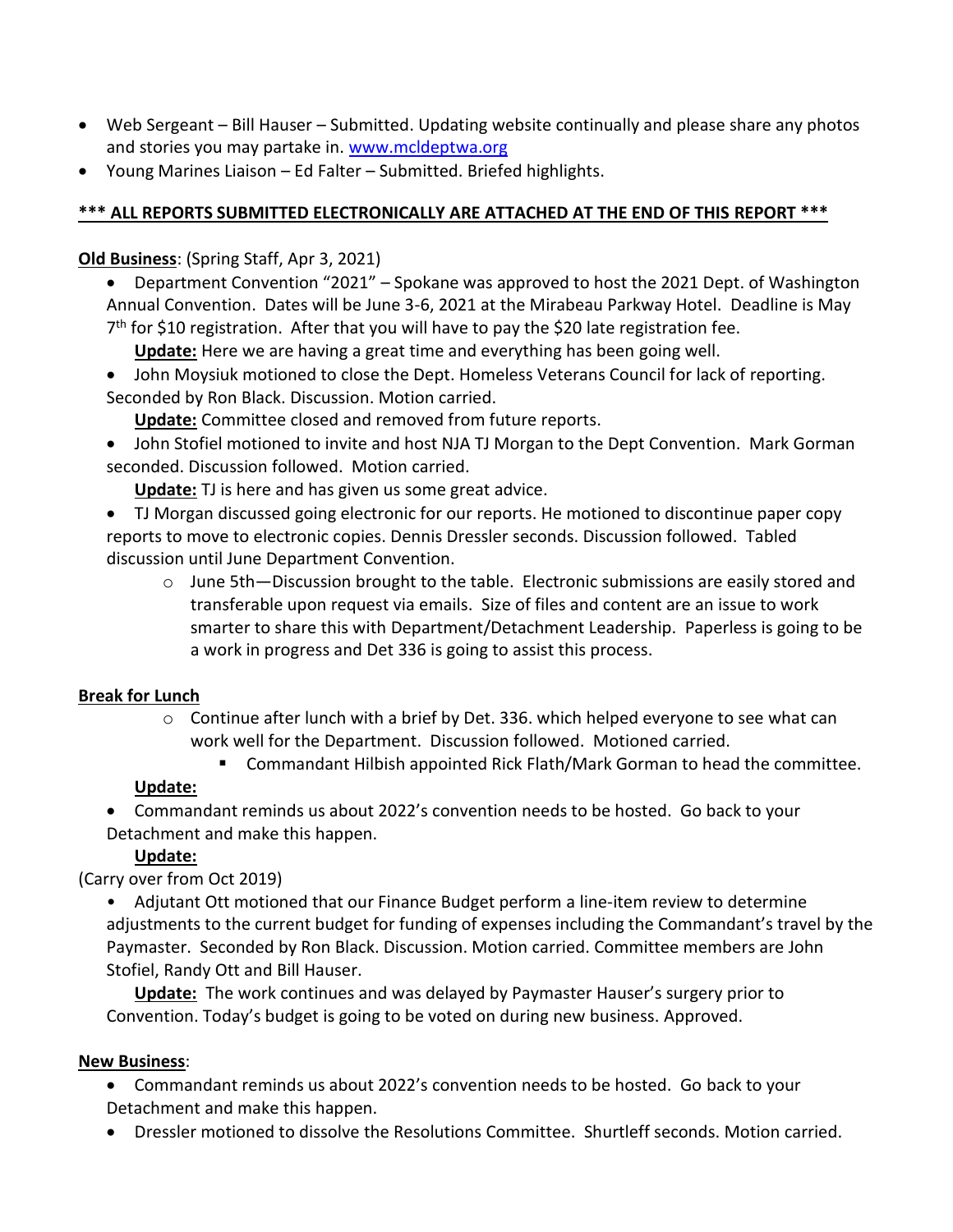- Stofiel motioned to approve the Proposed Budget for 2022. Second by Black. Motion carried.
- Stofiel motioned that the travel fund is to be used by the Department of Washington's Representative to the National convention as a budgeted line item. Second by Cartwright. Discussion. Motion carried.
- Adjutant Ott brought forth discussion to address the future planning of the Department Conventions to be held over 2 days instead of 3 days. Tabled discussion until Fall Staff.
- Flath 336 motioned that the Department of Washington donates \$1000 to the National Marine Corps League Foundation. Cartwright seconds. Discussion. Motion carried.

# **Good of the League**:

• NJA Morgan shared the work of the Marine Corps League Foundation.

# **Nominations for the Elections:**

• Nominations taken from the floor for the slate of officers to be voted into office as read. Motion by Dressler. Second by Shurtleff. Discussion. Motioned carried. The slate of officers will be installed at the Banquet tonight. No change to the current officers.

# **Announcements**:

- 2021 Department of Montana Convention Butte, MT June 11-12
- 2021 Department of Oregon Convention Klamath Falls, OR July 9-10
- 2021 MCL National Convention Springfield, IL, August 8-14, 2021.
- 2021 Department Fall Staff Meeting Yakima, October 1-2, 2021.
- 2022 MCL Mid-Winter Feb 24-26, 2022, Sheraton Norfolk Waterside Hotel, 777 Waterside Dr., Norfolk, VA 23510

# **Total Attendance: 32** Members

Detachments represented at the Annual Department Convention:

- Puget Sound Det. #336: Rick Flath Present.
- Tri-Cities Det. #337: Mike Ridgel Absent.
- Twin Harbors Det. #442: Ron Black Present.
- Olympia Det. #482: Shane Inman Representative Moysiuk.
- Pierce County Det. #504: Mike Edwards Representative Hilbish.
- Olympic Peninsula Det. #531: LouAnne Harrey Present.
- Melvin M Smith Det. #586: Kari Sobisky Present.
- Columbia River Det. #826: Henry Lasch Representative Stofiel.
- Mt. St. Helens Det. #889: Glen Esperson Absent.
- Mt. Olympus Det. #897: Mark Schildknecht Present.
- Skagit Valley Det. #1043: Tommy Watson Representative Cartwright.
- Yakima Kittitas Valley Det. #1055: Nicholas Myers Present.
- Cpl Joseph P. Bier Det. #1119: Bonnie Holden Present.
- Capt Daniel B. Bartle Det #1335: Stephen Reese Representative Weimer.
- Col Richard Francisco #1451: Robert Gabelein Absent.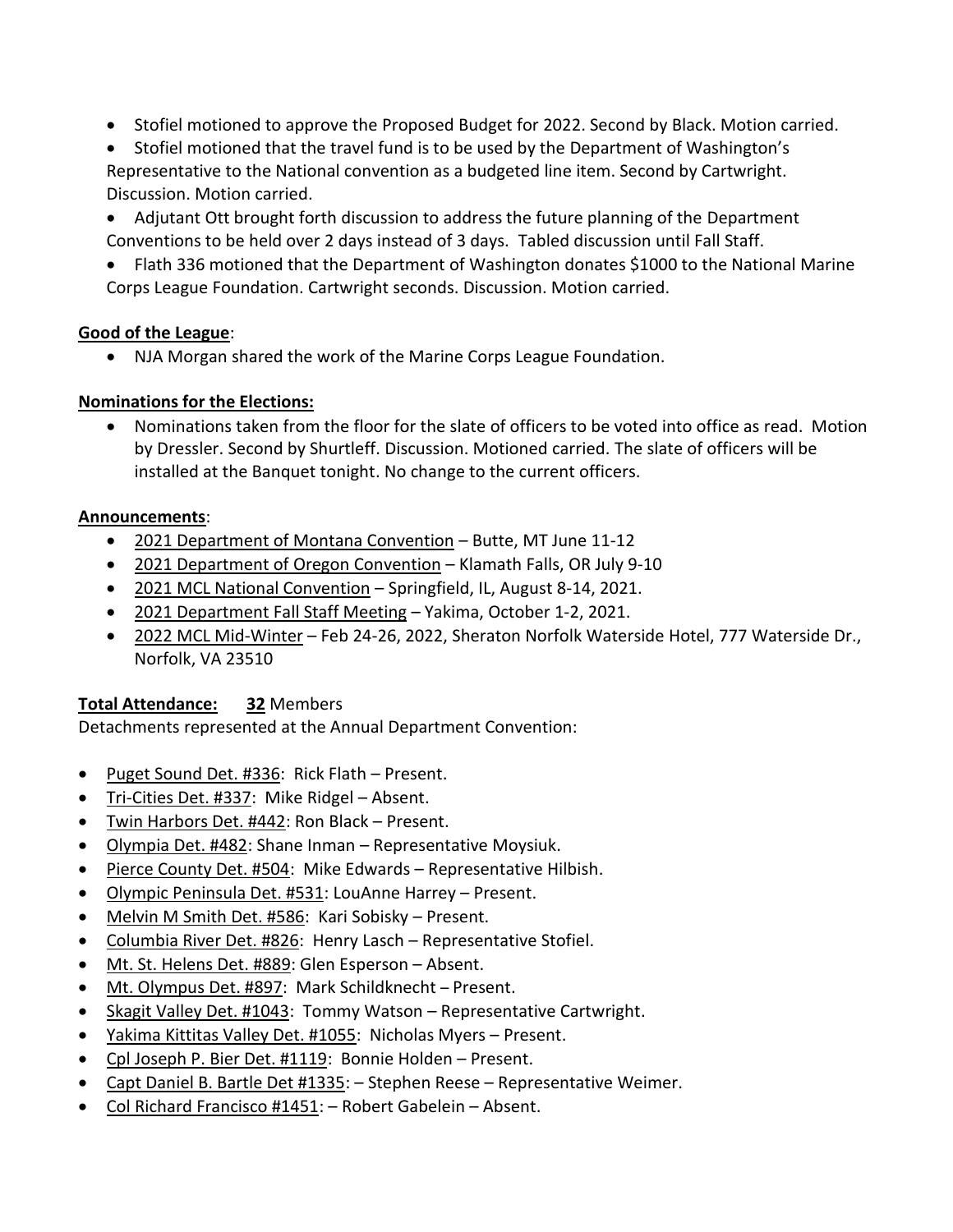**Closing Ceremony**: Closed by Department Commandant

- o **Commandant**: "There being no further business, we will proceed to close."
- o **Commandant**: "Sergeant-At-Arms, Retire the Colors."
- o **Sergeant-At-Arms**: "Aye, Aye Sir." (Hand Salute)
- o **Commandant**: "The Chaplain will lead us in prayer."
- o **Chaplain**: "Please uncover." (leads prayer and closes Bible) "Please cover."
- o **Commandant**: "Senior Vice Commandant, perform the last duty of your post."
- o **Senior Vice Commandant**: "Marines, the Department of Washington thanks you for your attendance, and requests you to secure new members, and further, that you favor us at every future meeting with your presence so far as your circumstances will permit."
- o **Commandant**: "Sergeant-At-Arms, declare this meeting of the Department of Washington, Marine Corps League officially closed."
- o **Sergeant-At-Arms**: "By authority of the Department of Washington Commandant, Marine Corps League, I declare this meeting officially closed until the Department Convention in Spokane on October 2<sup>nd</sup>, when it will reopen for the transaction of official business."

=====================================================================================

## **\*\*\* ALL REPORTS SUBMITTED ELECTRONICALLY FOLLOW \*\*\***

=====================================================================================

## **Commandant Report 2021 Annual Convention Staff Report**

On May 15th, administered the oath of office to the incoming Officers for the Columbia River Detachment #826.

On May 31st, I was the Department representative at the annual 2021 Joint Services Memorial Day Ceremony. Presented by the Pierce County Veterans Advisory Council and Mt View Funeral and Memorial Park.

George Hilbish II

=====================================================================================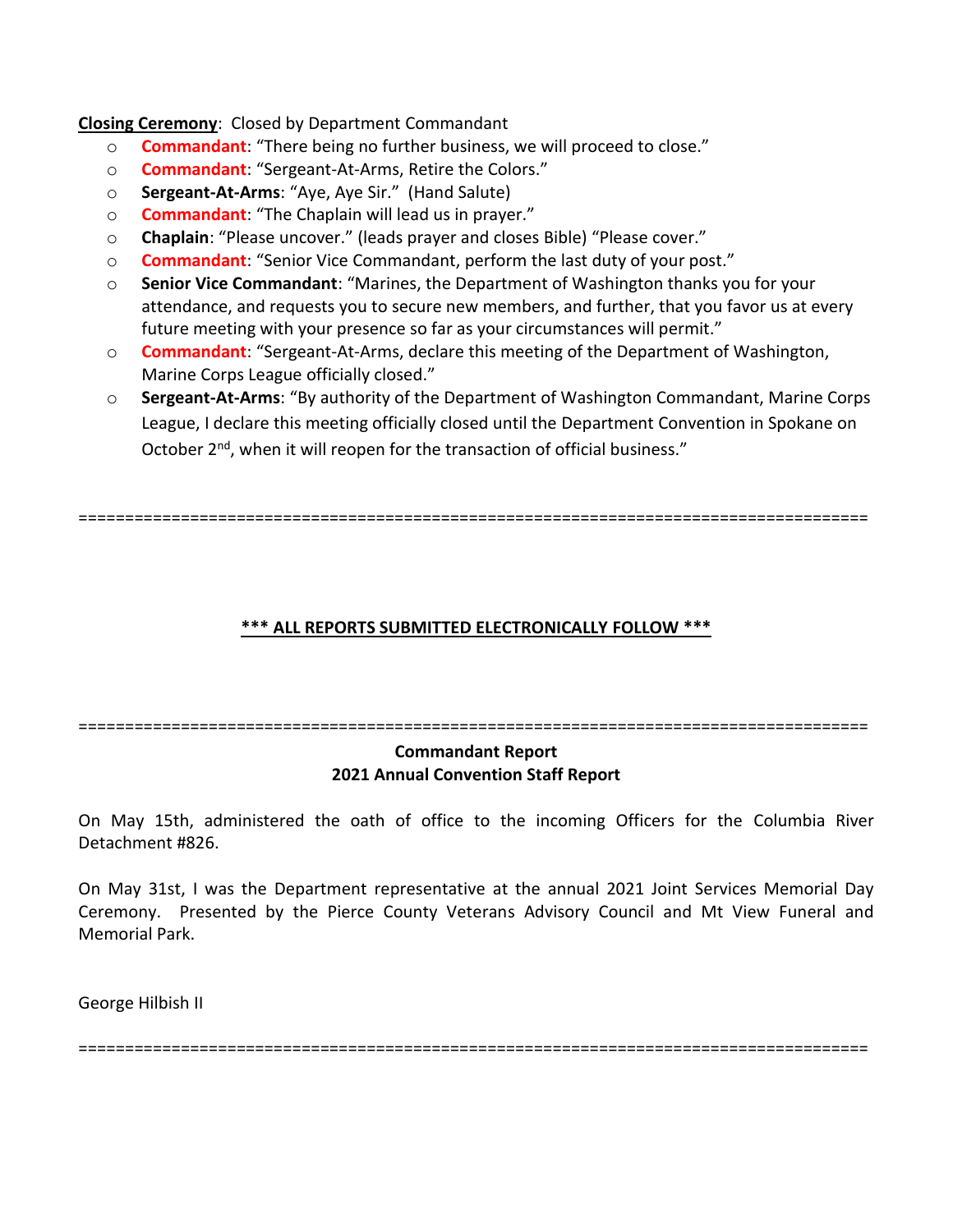# **Jr. Past Commandant Report 2021 Annual Convention Staff Report**

Nothing new to report since the Spring Staff meeting.

Bonnie Holden

=====================================================================================

## **Sr. Vice Commandant Report 2021 Annual Convention Staff Report**

Nothing new to report since the Spring Staff meeting.

John "Moose" Moysiuk Sr Vice

====================================================================================

#### **Jr. Vice Commandant Report 2021 Annual Convention Staff Report**

Nothing new to report since the Spring Staff meeting.

Ed Falter Jr Vice

====================================================================================

## **Chaplain Report 2021 Annual Convention Staff Report**

From: Dennis Dressler, Chaplain

To: George Hilbish II, Commandant

Via: Randy Ott, Adjutant

Subj: Report of Activities since the Spring Staff Meeting

Due to pandemic much of my normal activities were curtailed; among these were funerals at the State Veteran's Cemetery in Medical Lake, volunteering At Mann-Grandstaff VA Medical Center in Spokane (except for volunteering at the Covid Clinic

and attending VAVS meetings remotely). I have processed and forwarded to National all Notices of Death that have been sent to me.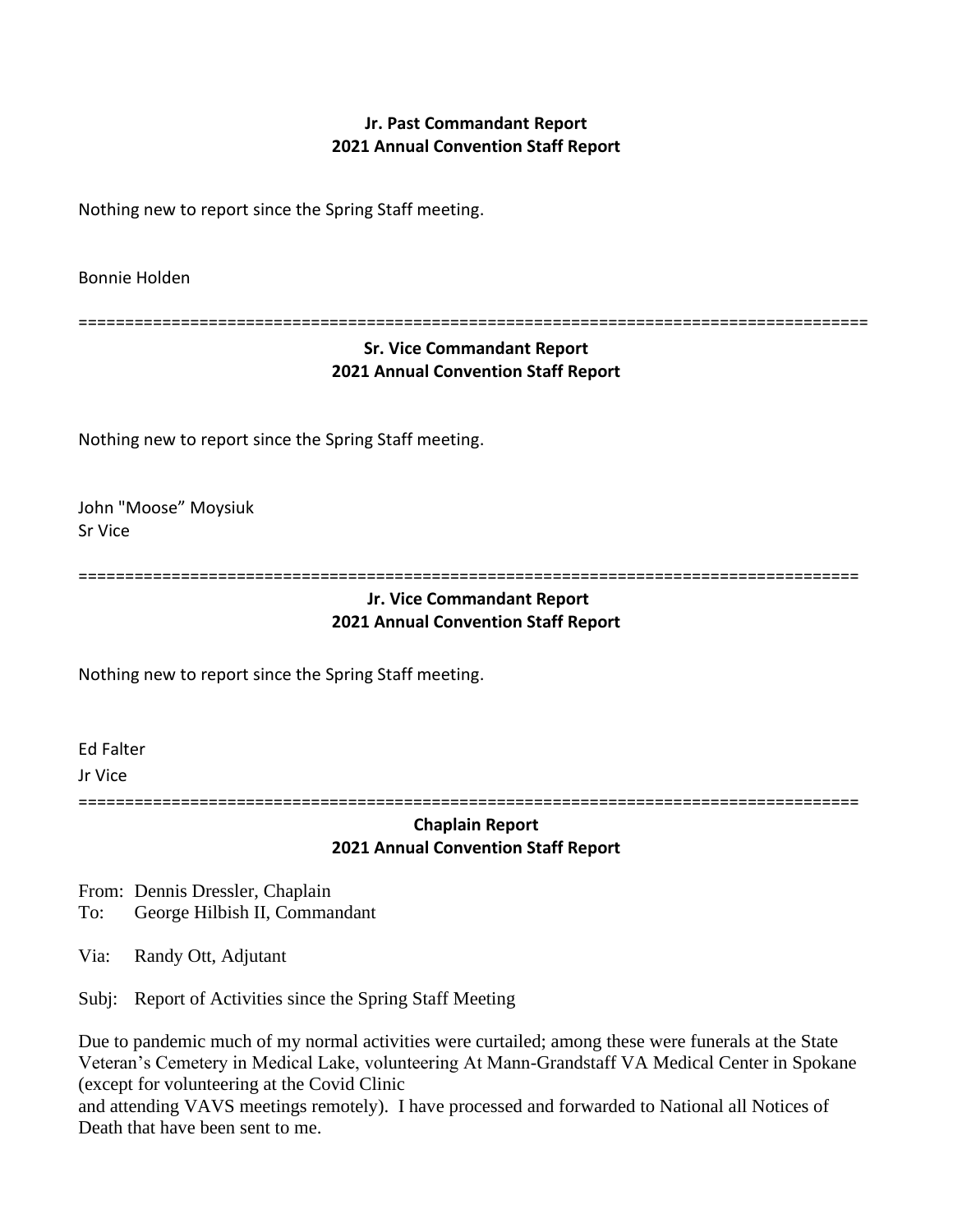Tomorrow, Saturday the 5th of June a Memorial Service will be held to pay respect for all members of the Department who have entered into rest since the last Memorial Service in June 2019. There is no specific uniform proscribed for the Memorial Service.

Being recognized are 73 members of the Department; included in that number are one Past Chief Devil Dog, two Past Department Commandants; three members of the Auxiliary (who all were Past Department Presidents); eight Women Marines and one Honorary member of the League.

We lost members of fourteen Detachments; only Colonel Richard Francisco Detachment and Captain Daniel B. Bartle Detachment did not lose members. The Auxiliary lost members from three Units.

Very Respectfully,

Dennis

Greater love has no one than this, that someone lay down his life for his friends. John 15:13

====================================================================================

### **Adjutant Report 2021 Annual Convention Staff Report**

Below is the SOS and 990 list of Department and Detachments filing dates. Depending on listed tax year, all units are current on their filings.

**Washington Secretary of State Info:**

Secretary of State Corporations Division 801 Capitol Way South PO Box 40234 Olympia, WA 98504-0234 360-725-0377

|                          | UBI#      | <b>INCORP</b> | <b>FILED</b> |
|--------------------------|-----------|---------------|--------------|
| Dept. of WA              | 601587317 | 051047        | 2020         |
| <b>Puget Sound #336</b>  | 602917923 | 042309        | 2019         |
| Tri-Cities #337          | 602119092 | 032601        | 2020         |
| <b>Twin Harbors #442</b> | 601830219 | 102583        | 2020         |
| Olympia #482             | 602148515 | 082701        | 2020         |
| Pierce County #504       | 601804132 | 070797        | 2020         |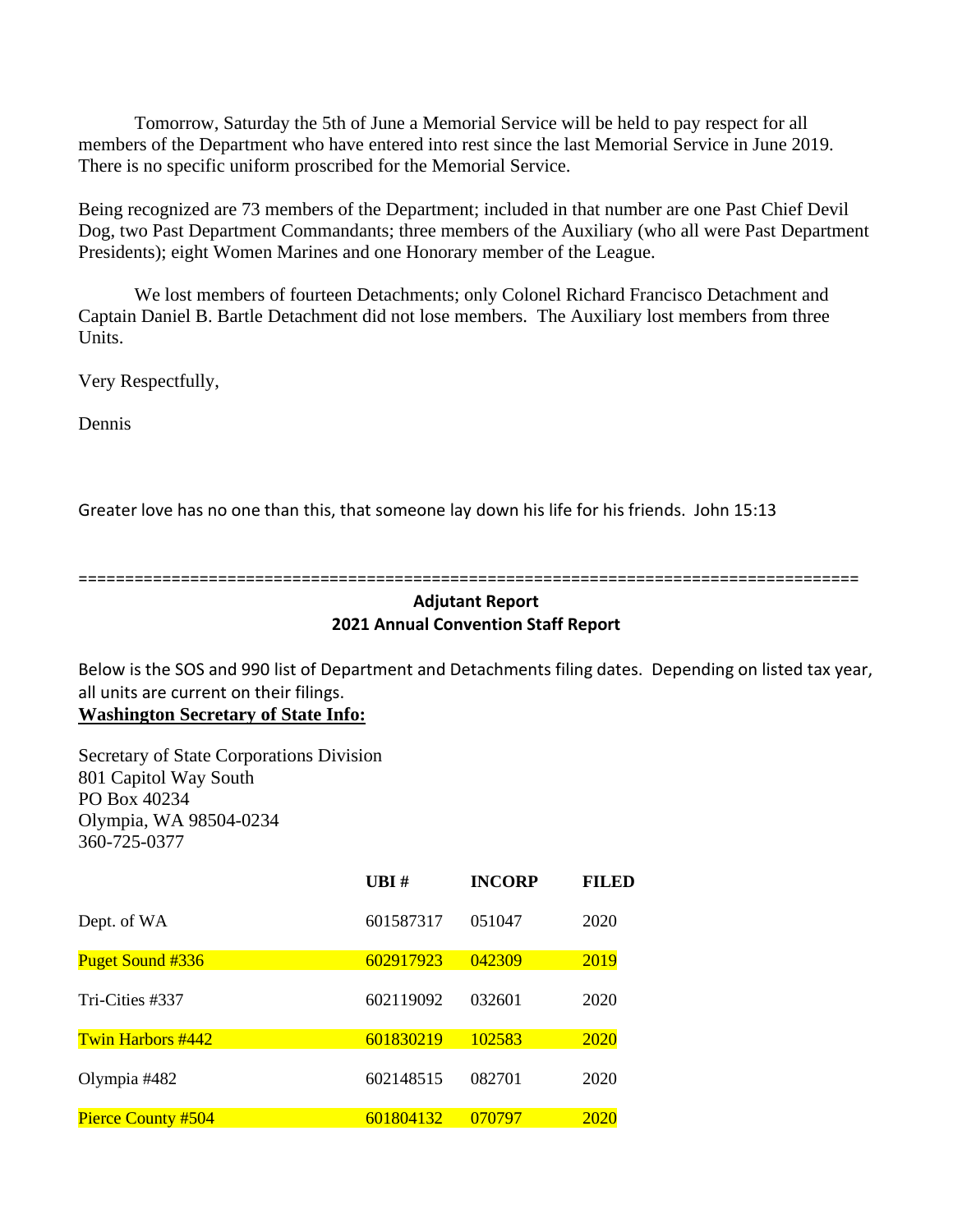| Olympic Peninsula #531          | 602992577 | 022810 | 2020 |
|---------------------------------|-----------|--------|------|
| Melvin M. Smith #586            | 601309349 | 032791 | 2020 |
| Columbia River #826             | 601492208 | 090393 | 2020 |
| Mt. St. Helen's #889            | 601589728 | 112194 | 2020 |
| Mt. Olympus #897                | 601974685 | 081799 | 2020 |
| <b>Skagit Valley Det. #1043</b> | 602005244 | 011000 | 2019 |
| Yakima-Kittitas Valley #1055    | 602072701 | 092500 | 2020 |
| Cpl Joseph P. Bier #1119        | 602240331 | 100702 | 2020 |
| Capt Daniel B. Bartle Det #1335 | 602952869 | 090909 | 2020 |
| Col Richard Francisco #1451     | 604143319 | 062717 | 2020 |

# **Internal Revenue Service Info:**

|                                 | <b>EIN</b> | <b>TAX YR</b>   | <b>FILED</b> |
|---------------------------------|------------|-----------------|--------------|
| Dept. of WA                     | 91-0533364 | $01/01 - 12/31$ | 2019         |
| Puget Sound #336                | 91-1435694 | $07/01 - 06/30$ | 2019         |
| Tri-Cities #337                 | 91-6087173 | 09/01-08/31     | 2018         |
| Twin Harbors #442               | 91-2053273 | $07/01 - 06/30$ | 2019         |
| Olympia #482                    | 91-2143220 | 07/01-06/30     | 2019         |
| Pierce County #504              | 91-1824633 | $07/01 - 06/30$ | 2019         |
| Olympic Peninsula #531          | 91-1285018 | $07/01 - 06/30$ | 2019         |
| Melvin M. Smith #586            | 91-1890134 | $07/01 - 06/30$ | 2019         |
| Columbia River #826             | 91-1647649 | 07/01-06/30     | 2019         |
| Mt. St. Helen's #889            | 91-1650015 | $07/01 - 06/30$ | 2020         |
| Mt. Olympus #897                | 91-2058115 | $07/01 - 06/30$ | 2018         |
| <b>Skagit Valley Det. #1043</b> | 91-2016335 | $07/01 - 06/30$ | 2019         |
| Yakima-Kittitas Valley #1055    | 91-2049201 | 07/01-06/30     | 2019         |
| Cpl Joseph P Bier #1119         | 47-0890445 | $07/01 - 06/30$ | 2019         |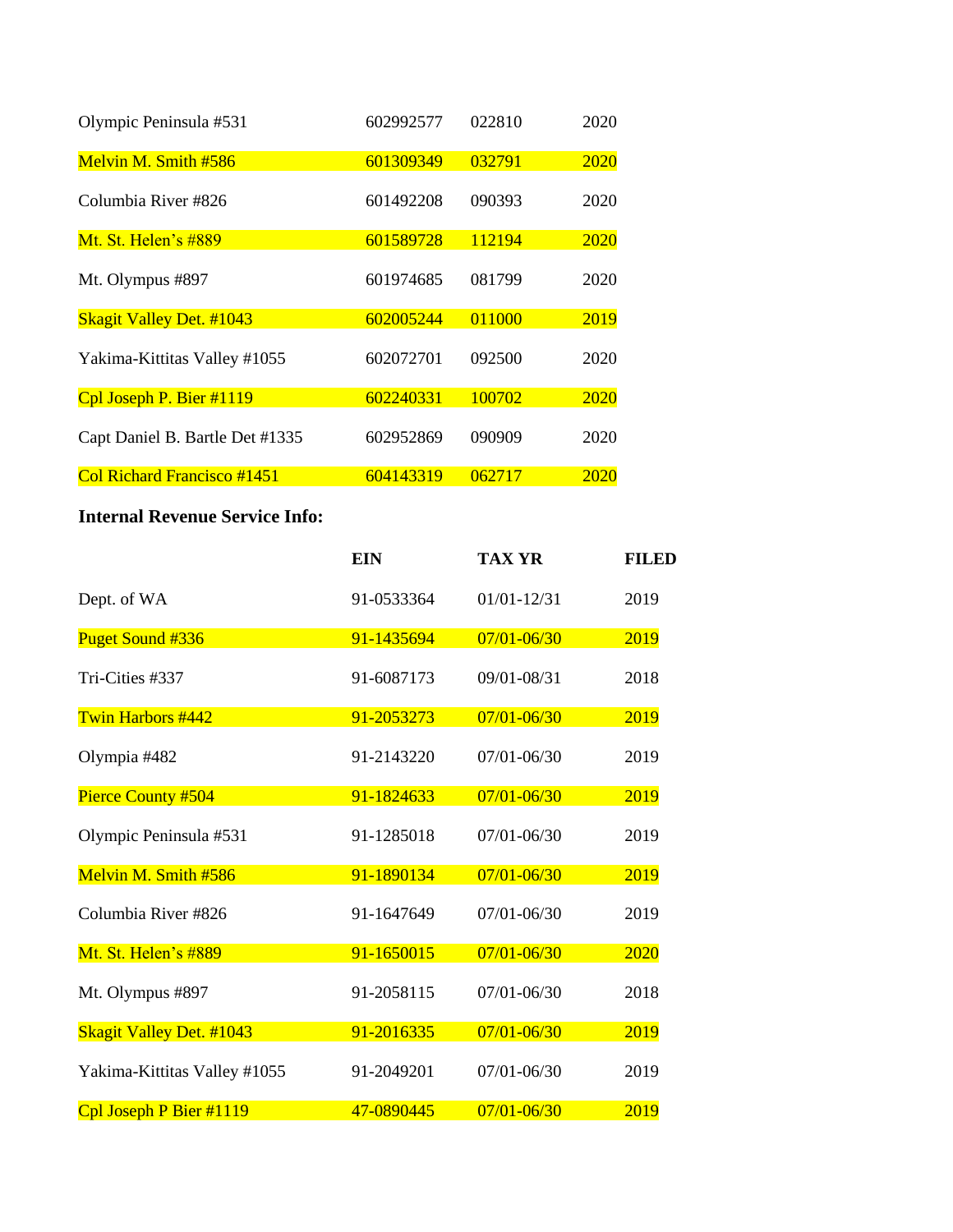| Capt Daniel B. Bartle Det #1335 | 80-0463568 | $07/01 - 06/30$ | 2019 |
|---------------------------------|------------|-----------------|------|
| Col Richard Francisco #1451     | 82-2027836 | $07/01 - 06/30$ | 2019 |

ROIs are due to the Department within two weeks of installation. Please ensure a copy is sent accordingly. An electronic copy is fine so that I may update files and send a copy onto National. Using the current form is the best because it will adjust to your information. Please ensure you are fully completing the form. Missing information only delays the process. Thank you in advance.

Randy Ott Jr. Adjutant Department of Washington 509-998-9031

====================================================================================

## **Judge Advocate Report 2021 Annual Convention Staff Report**

Nothing new to report since the Spring Staff meeting.

====================================================================================

## **Paymaster Report 2021 Annual Convention Staff Report**

Account Balances as of date of this report

Checking: \$2755.48 (with no outstanding checks)

Savings: \$14,435.41

Travel Fund: \$483.00 Commandants travel fund was voted into existence at the 2019 Fall staff meeting. It was suggested at that time Detachments donate to this fund when they have available funds. So far, four Detachments have contributed to the fund.

When emailing the Department Paymaster use **[bhauser1952@msn.com](https://d.docs.live.net/0ee91f30f59a5095/Documents/Department/DeptofWA/Adjutant/Bill/Desktop/bhauser1952@msn.com)**. The old gmail address is no longer used. If you need to call me, please leave a message so that I can get back to you. I don't answer numbers that I don't recognize.

Some of the Detachment Paymasters are getting an early start on their renewals. Getting started now will make the month of August much easier.

*The next roster from National will have the annual PLM (Paid Life Member) audit. As in the past you will need to check it against your files and make any changes. Once complete it must be signed by the Detachment Commandant and Paymaster. It will need to be returned to the Department Paymaster by the Fall Staff meeting on October 1st and 2nd .*

National is aware of issues with the recent Detachment rosters. They have been working on fixing the problems. National sent out a new roster on 02/12/2021 that had many errors and followed up with an updated roster dated  $02/24/2021$ . With the roster on  $02/12$  they attached a letter explaining that they were aware of the errors and were working with the company that supplied the database to correct as many as possible. In the letter they asked if you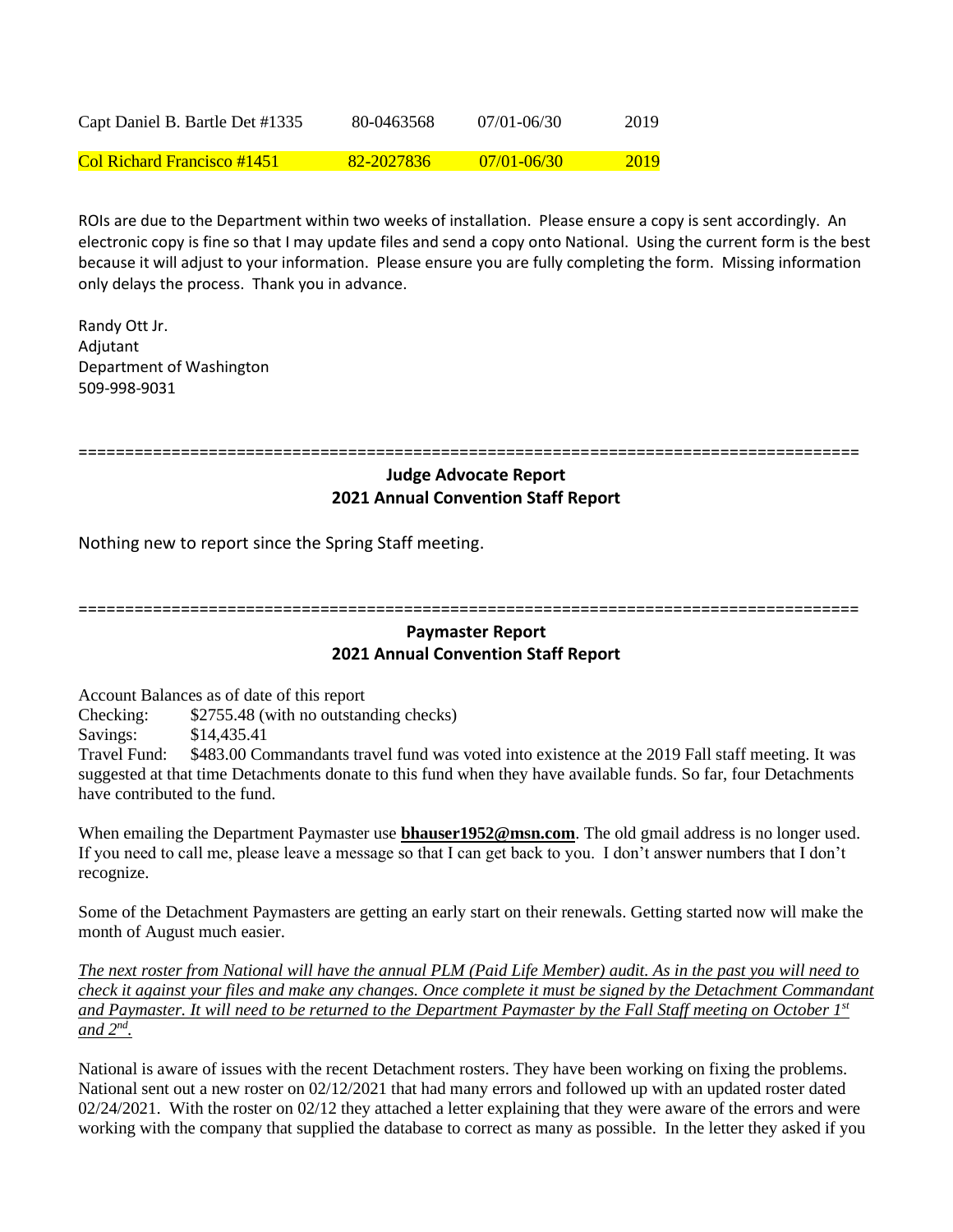found errors on your roster to document them and email them to **[jfoster@mcleague.org](mailto:jfoster@mcleague.org)**. I'm asking that if you do email National to copy me on the email so that I am aware of your problems.

Commandants and Paymasters now have access to the database, with the ability to make limited changes to member records. If you need help with access to the database, contact me by email and I will help you get into the database.

Be sure to use the **Official Transmittal form dated 7/1/2020** for transactions with National. **DD214s are not needed at the National or Department levels (don't send copies).**

When sending your transmittals to the Department Paymaster you need to send the **original plus two copies**. The Department keeps one copy and the original and the other copy goes to National.

Dues for new member applications are \$25.00 to National and \$5.00 to the Department except during the period March 1<sup>st</sup> to June 30<sup>th</sup>. *Note on the transmittal, the reduced fees for new members, associate members and dual members between March 1st and June 30th to National of \$15.00. At the 2018 Spring Staff meeting it was decided that Department fees for that period would be reduced to \$2.50.*

Dues for Renewals are \$20.00 to National and \$5.00 to the Department. There are no Department fees for members paying for a life membership.

The new National policy for returning processed transmittals is to email the transmittals back to the Detachments.

Bill Hauser

====================================================================================

# **Puget Sound Detachment 336 2021 Annual Convention Staff Report**

Nothing new to report since the Spring Staff meeting.

====================================================================================

# **Tri-Cities Detachment 337 2021 Annual Convention Staff Report**

No report submitted.

====================================================================================

# **Twin Harbors Detachment 442 2021 Annual Convention Staff Report**

Twin Harbors Detachment 442 does not have a lot to report since the last report period.

The Detachment continues to take care of MCL business, finding a location that allows group meetings has been a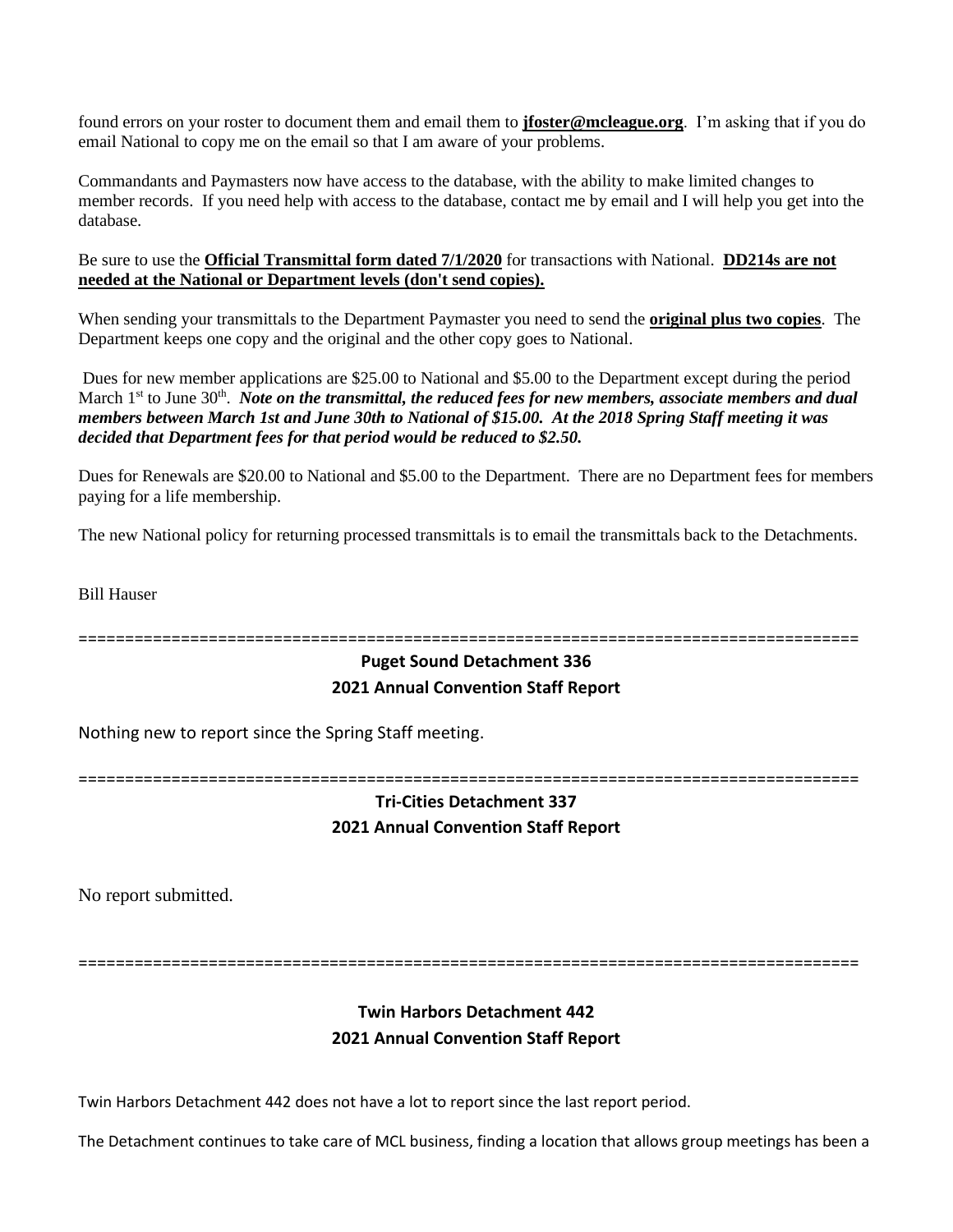real challenge, we look forward to the new regulations regarding mask and the full reopening of businesses.

1. We have completed our nominations of officers for June 2021-2022, required forms have been completed, signed and submitted.

2. At our Detachment meeting in May 2021 we welcomed to our Detachment new member Marine Jim Daly, Capt. USMC Retired Vietnam service

 He began his career in the marine corps as enlisted, after his first tour he attended college and re-entered the Corps and attended Marine OCS graduating as a 2nd Lt. We have 2 other marine veterans who may be joining our Detachment but have not yet decided.

3. We are grateful that we have no deaths to report this quarter, we do have a couple marines who have been suffering from long term illness. Both are Korea War Vets

Ron Black Sr.

==================================================================================

## **Olympia Detachment 482 2021 Annual Convention Staff Report**

Olympia Detachment updates since Spring meeting.

Election of officers was held at the May meeting. New slate of Officers was installed, and the ROI was sent to Department and National.

Olympia Detachment has been holding successful, and much needed in person meetings since March with appropriate COVID-19 regulations.

The Detachment is beginning By-Laws for the possibility of upcoming changes to National and Department By-Laws and updates.

The Detachment continues to add new members to the rolls.

Preparations are being made for the Tumwater 4th of July Parade to adjust if the parade is a go and the Detachments partnership with Eagle Scouts.

Further partnership with the Eagle Scouts for new projects is in the works now that restrictions are loosening.

Shane Inman

====================================================================================

## **Pierce County Detachment 504 2021 Annual Convention Staff Report**

The Pierce County Detachment currently has 52 life members, 1 dual member, and 23 annual members 5 of them being in arrears who have indicated they will not renew, for a total of 66 paid members. 1 member has reported to the Supreme Commandant.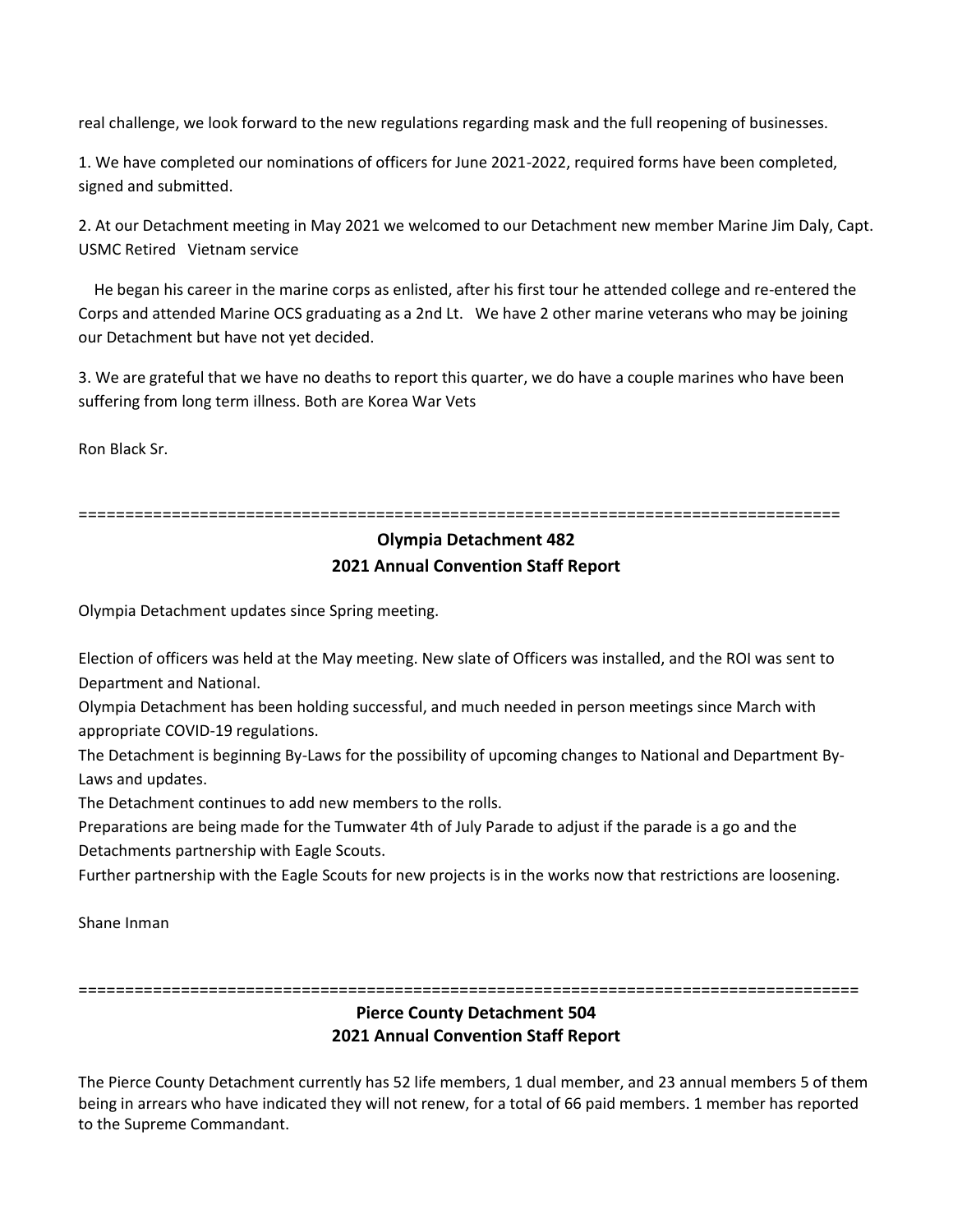The Detachment has presented five Eagle Scout awards since April.

Members participated in the Memorial Day Ceremonies at Mt View Memorial Park in Lakewood.

Respectfully Submitted,

Mike Edwards Commandant

====================================================================================

## **Olympic Peninsula Detachment 531 2021 Annual Convention Staff Report**

Nothing new to report since the Spring Staff meeting.

====================================================================================

## **Melvin M. Smith Detachment 586 2021 Annual Convention Staff Report**

With great pride and joy, I submit our Detachment's activities since April 2021:

- ➢ Our Honor Guard continues to render honors for our Fallen Marines/Corpsmen. We continue to support "P" Battery with their firing details as their training schedule limits their availability at times.
- ➢ The Spokane County Young Marines have been busy with online training throughout the Covid-19 Restrictions. They continue to grow and have events as they can.
- $\triangleright$  Some of our volunteers at the Mann/Grandstaff VA Hospital have been assisting as much as they can under current restrictions. Sadly, our monthly Bingo night is on permanent hold.
- ➢ We held our annual Memorial Day Ceremony last weekend with Sheriff Ozzie Knezovich as our guest speaker. Thank you all who attended.
- $\triangleright$  We are glad to see everyone here at the 74<sup>th</sup> Department of Washington Annual Convention in Spokane and thankful that you made it!

This concludes our report of activities.

Semper Fi!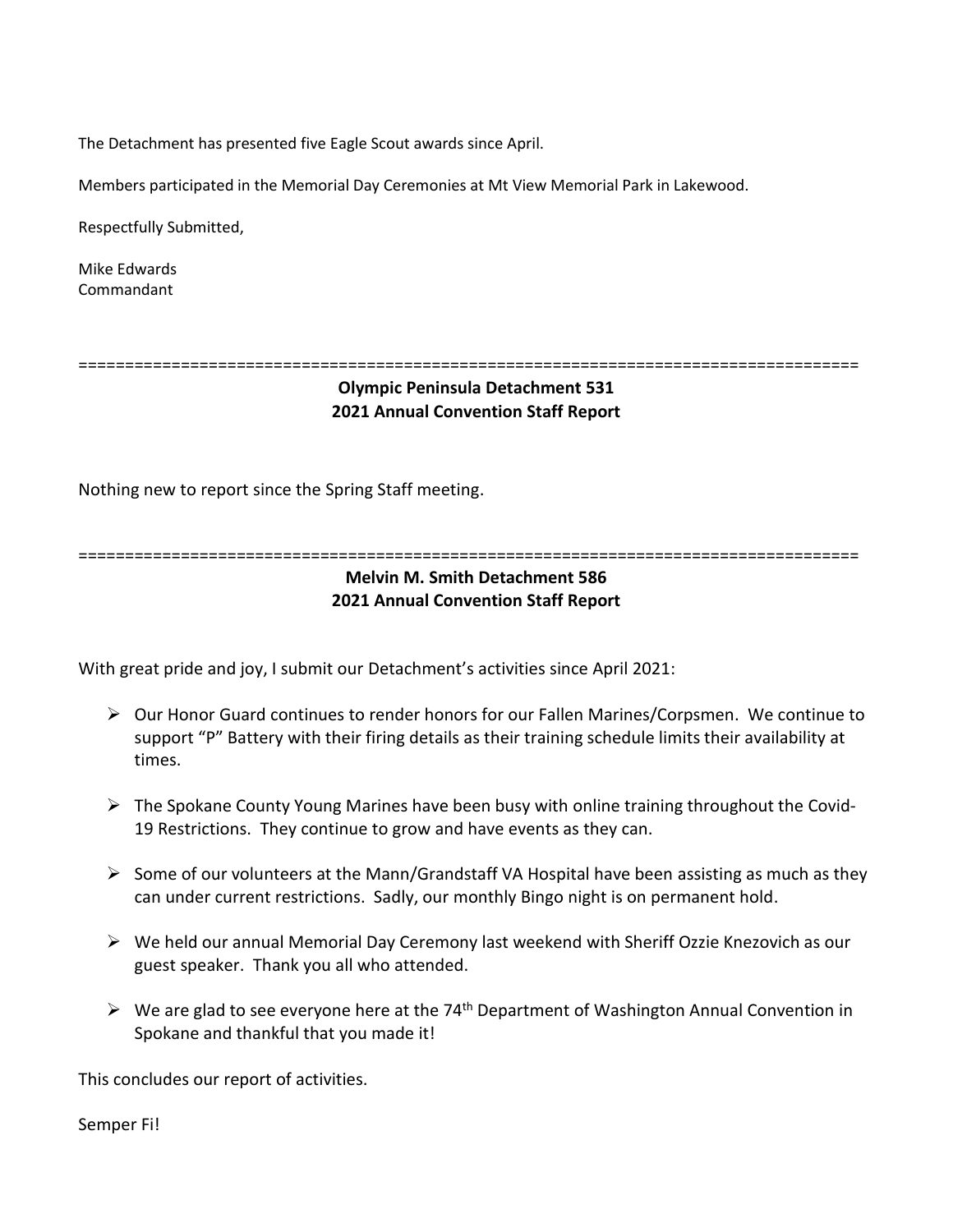Commandant Kari Sobisky

# **Columbia River Detachment 826 2021 Annual Convention Staff Report**

====================================================================================

From April - June 2021 we maintained contact with our members via the telephones, emails, Facebook, our website and our regular monthly meetings keeping our members in the know with the information flow from our National and

Department Commandant. April 30, 2021, we moved into Phase 3 and moving forward.

# **APRIL 2021**

• Marine Ralph Peabody who joined our Detachment in 2006 assumed duties at Heaven's Gate on 1 April 2021. He was interred at Evergreen Memorial Gardens in the Veteran section on 8 April with appropriate Military Honors.

• On 24 April 2021, Jr Past Commandant Lynn Bolte presented a Distinguished Service Award to Fox's Car Wash and Fuel Erica and Michael Fox have provided positive support to Clark County Veterans since they opened their family business in Hazel Dell providing a means for fundraising to assist Veterans in need. This is highly appreciated, not only by the Veterans organizations they have offered this to, but also those Veterans who are in need.

• We were a part of a group of Veterans that assembled to help lower the damaged American flag at the Arco gas station at the corner of 78th St and St. John's Rd. The owner then provided a new Flag for us to raise in its place.

• Lewis & Clark Young Marines are starting up with face-face meetings/events with appropriate distancing and masking. The YM Physical Fitness test is coming up. The next Recruit Class starts January 8th, 2022.

• We held elections: The following members have been nominated and have stated they would serve if elected: Commandant: Henry Lasch, Sr Vice Commandant Pete Thornton, Jr Vice Commandant Toby Clairmont, and Judge Advocate Dickson Lee. Are there any other nominations (stated three times), there were no other nominations. John Hudson motion for our Adjutant to cast one vote in acclamation for the slate of Officers who have stated they would serve, 2nd Rex Hopper, carried. Adjutant Stofiel cast one vote in acclamation.

• Our Community Salutes was held on 24 April @ the Artillery Barracks & held outdoor on porch of the bar. Poolees of all of the services were honored and received recognition for their desire to serve their country.

# **MAY 2021**

• The following Marines & Corpsmen were recognized for their service in behalf of their Detachment: Distinguished Service Award (Bronze) Lynn Bolte Detachment (Commandant Medal/Ribbon); George 'Pete' Thornton Detachment w/Staff Elected Medal/Ribbon; 'Doc' Toby Clairmont Detachment w/Staff Elected Medal/Ribbon; Detachment Staff Appointed Medal/Ribbon; Bill Hauser Jr Past Commandant w/Community Service Ribbon; Individual Meritorious Commendation Doc Henry Lasch w/Staff Elected Medal/Ribbon; Rex Hopper VAVS Rep at National, Dept. & Detachment; Steve Slegers Sgt at Arms w/Staff Appointed medal; Eddie Bogle; Our Recruiter of the Year Ron Brandon (5) Detachment Recruiter Medal/Ribbon.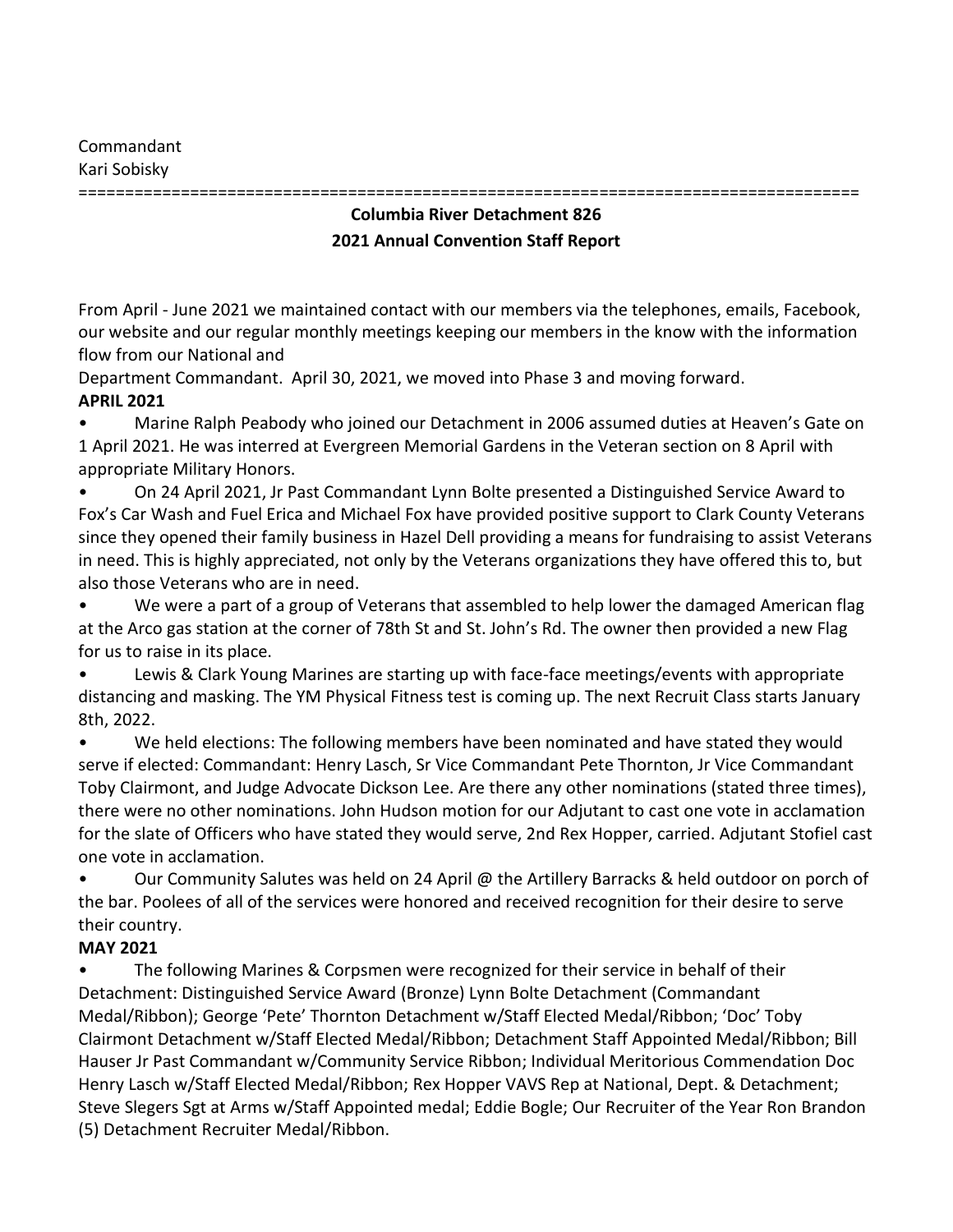• Installation of Elected and Appointed Officers at our Awards Dinner Saturday 15 May 2021; our installing officer was Dept. Commandant George Hilbish.

• 31 May Memorial Day ceremonies – we were represented at the AL Smith-Reynolds Post 14, & at the Vancouver War Memorial located at Ft. Vancouver. Both were well attended.

Pending Activities:

• In June, the Lewis & Clark Pound will be conducting a Growl on 12 June.

• The Detachment will be continuing our monthly dinner meetings at 1830 on the 3rd Friday of each month; On 19 June we have been invited to participate in all Marine, Corpsmen and supporters for a Quarterly dinner hosted by the PNW Chapter of the 3rdMarDivAssoc in Gladstone, OR;

• On Friday 9 July we will be in attendance at the internment of Past Department Commandant John Witham to say goodbye to our brother and share in Honors for him and his family.

• Members of the "Fun & Honor Society" of the Lewis & Clark Pound will be hosting our Annual Devil Dog Picnic on Saturday 10 July 2021 all Marines, Corpsmen and Corp Supporters are welcome including the members of the Military Order of the Fleas… Oohrah!

Henry Pasch

====================================================================================

#### **Mt. St. Helens Detachment 889 2021 Annual Convention Staff Report**

No report submitted.

====================================================================================

## **Mount Olympus Detachment 897 2021 Annual Convention Staff Report**

It hasn't been that long since my last report submitted at the Spring Staff meeting held on 3 April of this year. Therefore, this report will be brief.

 On Sunday 11 April, the Honor Guard rendered a rifle salute and the playing of Taps at a memorial for a Navy veteran.

Each month the Detachment is represented at the meeting of the Clallam County Veterans Association.

 Friday 14 May was Law Enforcement Appreciation Day and the Detachment took part in a bell ringing ceremony put on by the Sheriff Department in memory of local law enforcement officers killed in the line of duty.

 Wednesday 26 May four Detachment members took part in an exercise to retrieve 1800 pounds of artifacts from the Navy Destroyer USS Richard B. Anderson, which had been stored in a barn for the past seven years. For the past two years the Richard B. Anderson Association has tried unsuccessfully to retrieve the ships engine telegraph, the ships wheel and compass. Following a telephone call and request from Kent Phemister, the Association president down in Texas, a five-man work party was assembled and Wednesday 26 May we secured the artifacts and put them into a local storage facility. We have received much praise and thanks from the Association for our part in restoring the artifacts to their rightful owners.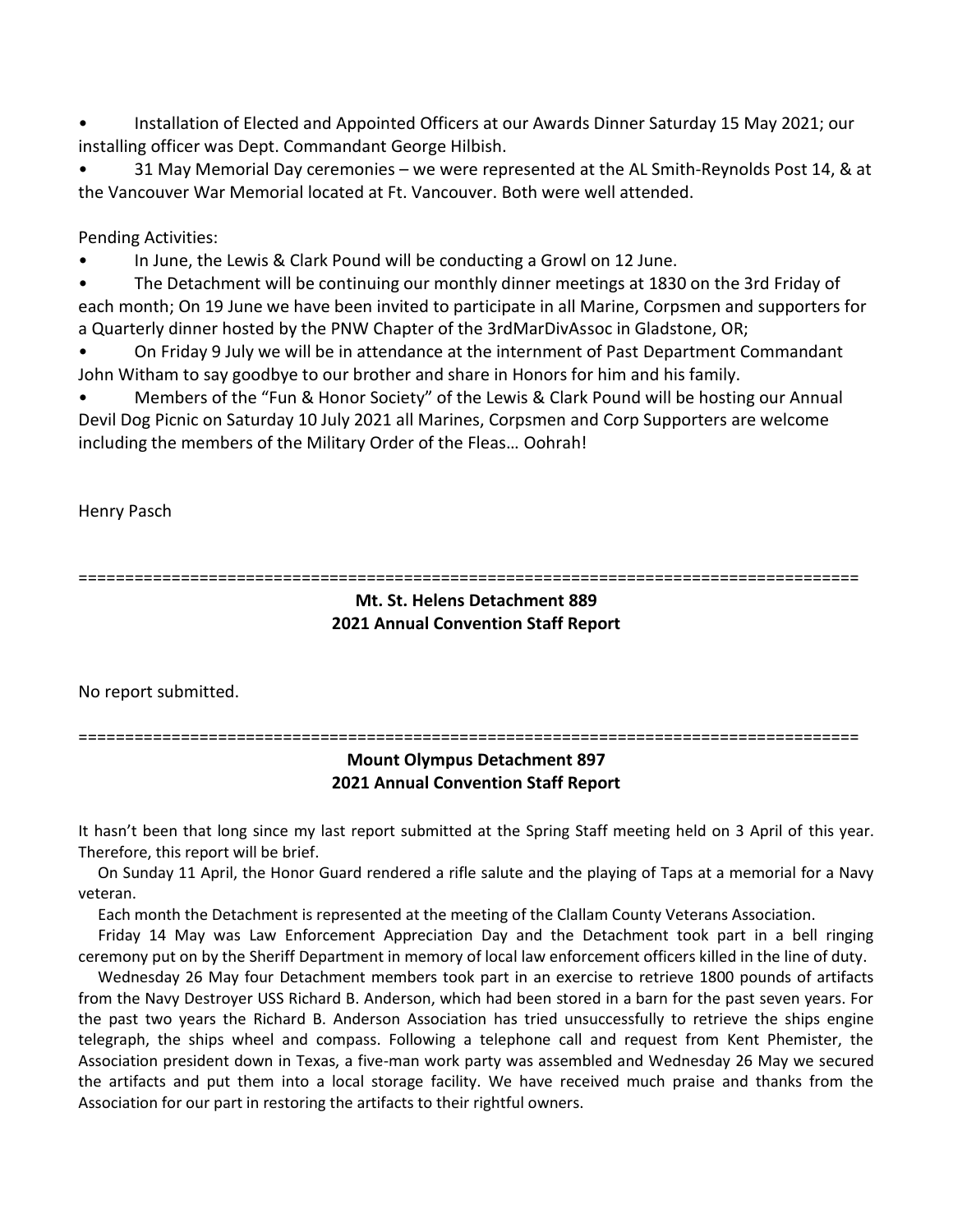Friday 28 May we attended a monthly bell ringing ceremony in Veterans Park. Two days later on Sunday 30 May we participated in a memorial ceremony at Captain Joseph House, dedicate to Gold Star families.

 At our most recent Detachment meeting it was moved and approved to keep the current slate of officers for the coming year. Detachment Judge Advocate Dan Abbott was the official who swore in the new/old officers.

Mark Schildknecht

====================================================================================

## **Skagit Valley Detachment 1043 2021 Annual Convention Staff Report**

Nothing new to report since the Spring Staff meeting.

```
====================================================================================
```
# **Yakima-Kittitas Detachment 1055 2021 Annual Convention Staff Report**

Our Detachment supported several Memorial Day Ceremonies in Yakima now that they are being allowed.

Ed Falter

====================================================================================

## **Cpl Joseph P. Bier Detachment 1119 2021 Annual Convention Staff Report**

Since April 2021, the Detachment has done the following:

We have attended 1 funeral for Honors and done 2 Memorial Day Honor Guards. One for the Centralia College and one at the Grand Mound Cemetery.

We have started to do our breakfasts on the 2nd Saturday of the month again at Denny's in Centralia WA. Our first one was May 8, 2021, we had 11 in attendance.

Our All-Marines Picnic is scheduled for August 21, 2021, at the Centralia Borst Park.

Our Young Marines are again meeting but have to limit to 4 hours currently. They will be in the Ocean Shores WA Flag Day Parade on June 12, 2021.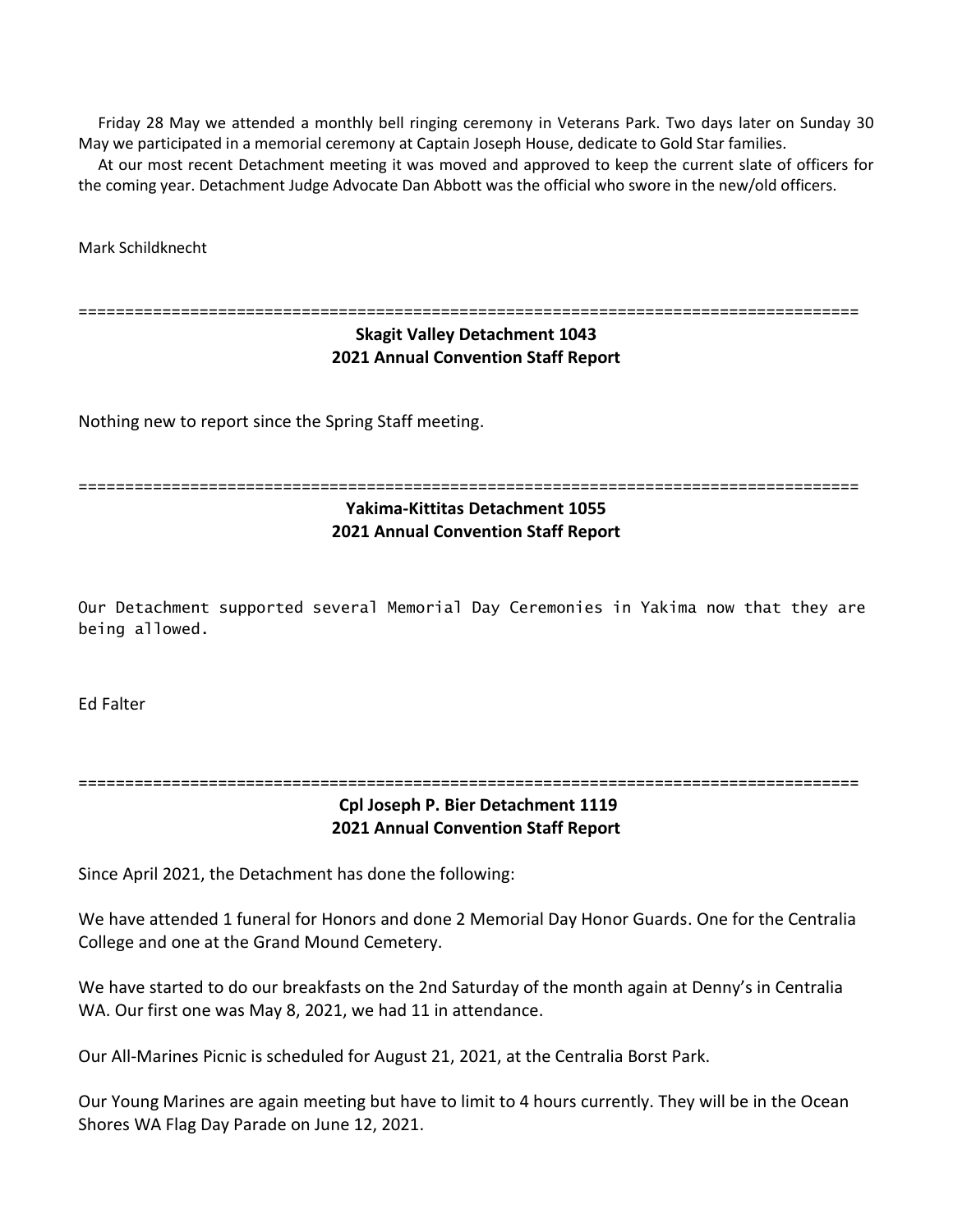We are working on future Veteran's Activities as time progresses and we have more members who have been vaccinated and can attend the meetings.

Hope to have more items to share at the Fall Staff Meeting in October 2021.

Bonnie Holden

====================================================================================

## **Capt Daniel B. Bartle Detachment 1335 2021 Annual Convention Staff Report**

Nothing new to report since the Spring Staff meeting.

#### ====================================================================================

## **Col Richard Francisco Detachment 1451 2021 Annual Convention Staff Report**

Our Detachment has resumed our monthly meetings as of March 10, 2021. We had the majority of our core group show for the meeting.

- April meeting, we discussed our applicants for our high school scholarship and selected a candidate. Had a discussion on elected officers on who would step up and take office.
- At our may meeting we confirmed our officers to be sworn in on our June meeting. We also have a memorial service at our cemetery for veterans on May 31. We will also be having a fund raiser with the Marine roses on the weekend of Memorial Day. Possibly have one funeral honors for a fellow Marine who passed recently. No date has been set on that yet.

Bob Gabelein

====================================================================================

# **Americanism Bonnie Holden**

05/30/2021-To date, I have not had any Detachments contact me for any Americanism Books for 2021. The National Marine Corps League website still has only the cover page for 2021 and does not include any following pages. I did make packets for this that were available for the Detachments to take with all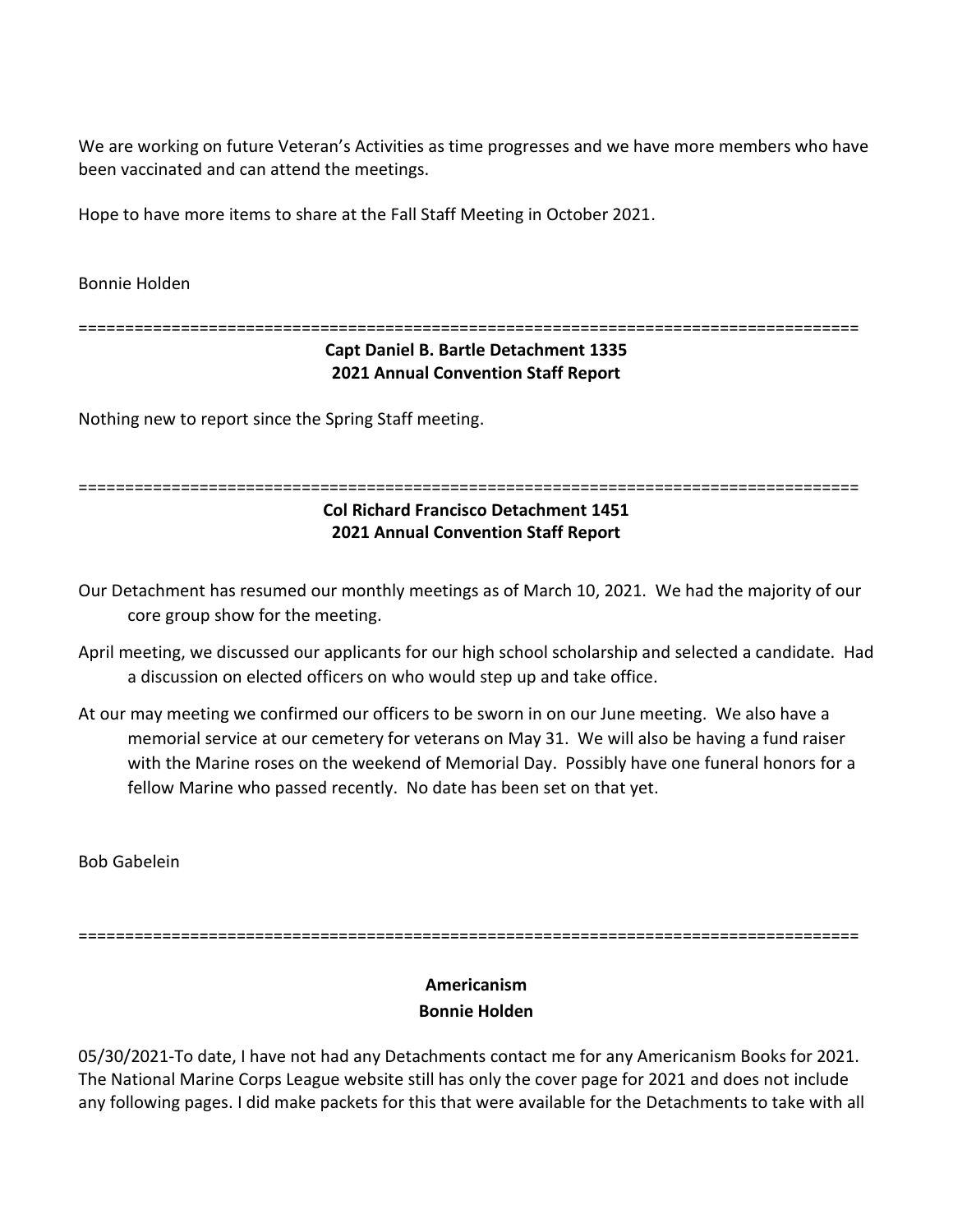the pages that were available. I will be available at the Department Convention to take any Detachments book to National if they are unable to attend.

Any questions on the awards or rules I can be contacted at 360-339-3446 or by email [bonnie.holden@hotmail.com.](mailto:bonnie.holden@hotmail.com)

Bonnie Holden

==================================================================================== **Audit**

# **Bill Hauser**

Audit will be performed during business meeting this weekend.

==================================================================================== **Awards Randy Ott** 

Due to the nature of my report, it will be submitted on Sunday after the Banquet and the awarding of the Department Marine of the Year.

The following awards were presented at the Department's Grand Banquet:

Department MOY – Kathleen M. Nicholls, Det. #897

Distinguished Citizen Silver -- Mark Gorman, Kari Sobisky, Ken Norwood, George Hilbish.

Individual Meritorious Commendation -- Randy Ott, William Hauser, Mark Gorman, LouAnne Harrey, Ed Falter, Bonnie Holden, Ron Black, Rex Hopper, Don Nilson, Charles Ames, John Moysiuk and Shane Inman.

Vic Fisher, Board of Trustees Commendation -- William Hauser and Randy Ott.

Certificate of Commendation -- Mirabeau Park Hotel

Dept. Meritorious Unit Commendation -- #586, #336, #1119, #826, #482, #504, #1055, #897, #1451, #531, #442.

====================================================================================

**Eagle Scout Awards Bonnie Holden**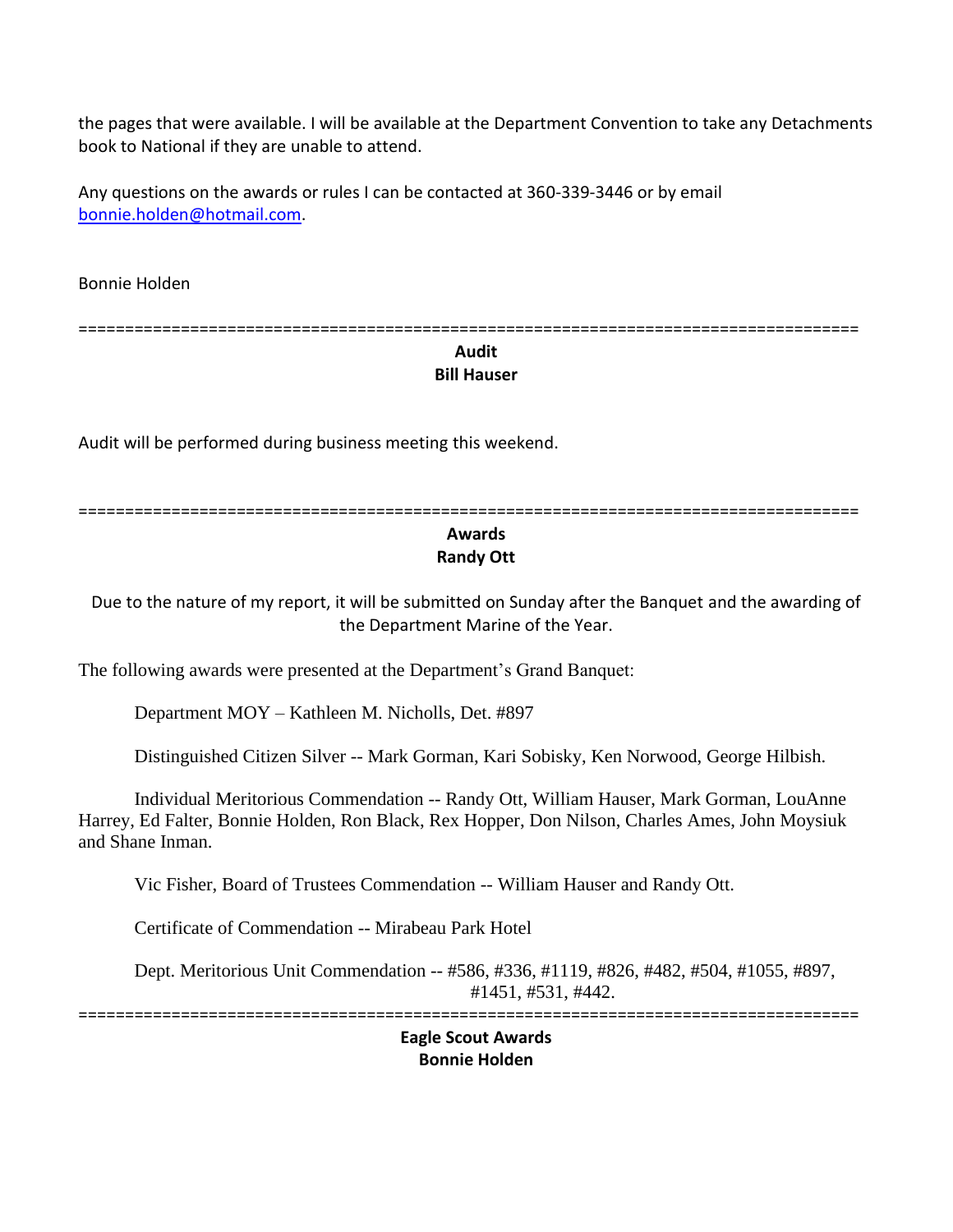05/30/2021-Since the Spring report was given at Department of Washington Staff Meeting, I have had no contact from any Detachment on any Citizenship Awards provided to any Eagle Scout in the State of Washington. I made packets to be picked up at the Staff Meeting and since there were none left when I checked later that evening, I have to assume that each Detachment received one and will be reporting to me by July 15, 2021, for the last report of the year.

Bonnie Holden

====================================================================================

## **Budget and Finance Bill Hauser**

Proposed 2022 Budget will be discussed and voted on during the business meeting.

# **PROPOSED BUDGET FOR FY 2022, DEPARTMENT OF WASHINGTON, MARINE CORPS LEAGUE**

The Budget and Finance Committee shall prepare a financial program and budget for the conduct of the business and affairs of the Department for the ensuing year, and to devise ways and means of increasing the funds of the Department. To present a finalized budget to the Department Board of Trustees, prior to the convening of the Department Convention. The budget is based upon the membership strength of each Detachment in the Department and subsequent Annual dues (2020 - \$5.00 per member) received from each Detachment and the Life membership interest received from National Headquarters.

| Dues Paying members as of 8 April 2020 - 247 x $$5.00 =$                                                                                                                                                                                                                                                                           | 1235.00 |  |  |
|------------------------------------------------------------------------------------------------------------------------------------------------------------------------------------------------------------------------------------------------------------------------------------------------------------------------------------|---------|--|--|
| Unpaid members as of 8 April 2020 - 95 x $$5.00 =$                                                                                                                                                                                                                                                                                 | 0475.00 |  |  |
| Total 342 Members $X$ \$5.00 =                                                                                                                                                                                                                                                                                                     | 1710.00 |  |  |
|                                                                                                                                                                                                                                                                                                                                    |         |  |  |
|                                                                                                                                                                                                                                                                                                                                    |         |  |  |
| <b>Projected income</b> $2021 - 2022$ (342 Mbrs X \$5.00)                                                                                                                                                                                                                                                                          | 1710.00 |  |  |
| 2021 PLM dues received:                                                                                                                                                                                                                                                                                                            | 0948.78 |  |  |
| Department Totals $=$                                                                                                                                                                                                                                                                                                              | 2658.78 |  |  |
| $\mathbf{H}$ $\mathbf{H}$ $\mathbf{H}$ $\mathbf{H}$ $\mathbf{H}$ $\mathbf{H}$ $\mathbf{H}$ $\mathbf{H}$ $\mathbf{H}$ $\mathbf{H}$ $\mathbf{H}$ $\mathbf{H}$ $\mathbf{H}$ $\mathbf{H}$ $\mathbf{H}$ $\mathbf{H}$ $\mathbf{H}$ $\mathbf{H}$ $\mathbf{H}$ $\mathbf{H}$ $\mathbf{H}$ $\mathbf{H}$ $\mathbf{H}$ $\mathbf{H}$ $\mathbf{$ |         |  |  |

**Proposed Budget for FY 2021**, Department of Washington, Marine Corps League

|                                    | 2020            | 2020          | 2021            |                                                              |
|------------------------------------|-----------------|---------------|-----------------|--------------------------------------------------------------|
|                                    | <b>Budgeted</b> | <b>Actual</b> | <b>Proposed</b> |                                                              |
| Dept. Operational Expenses         | \$500.00        | \$78.60       | \$100.00        | Postage/Office<br><b>Supplies</b>                            |
|                                    |                 |               |                 |                                                              |
| <b>Guests/Flowers</b>              |                 |               |                 |                                                              |
| Ads/Awards Program                 | \$265.00        | \$0.00        | \$250.00        | <b>Local Convention</b><br>Ad/Plaques/Medals/Ribbons/Certif. |
| Secretary of State                 | \$10.00         | \$10.00       | \$10.00         | Secretary of                                                 |
| State annual filing                |                 |               |                 |                                                              |
| Website                            | \$196.00        | \$168.00      | \$209.04        | <b>Website Hosting</b>                                       |
| (Increased)                        |                 |               |                 |                                                              |
| Commandant, Adj, Paymaster Stipend | \$800.00        | \$0.00        | \$800.00        |                                                              |
|                                    |                 |               |                 | Conducting Dept. business                                    |
|                                    | \$0.00          |               |                 | Commandant \$300                                             |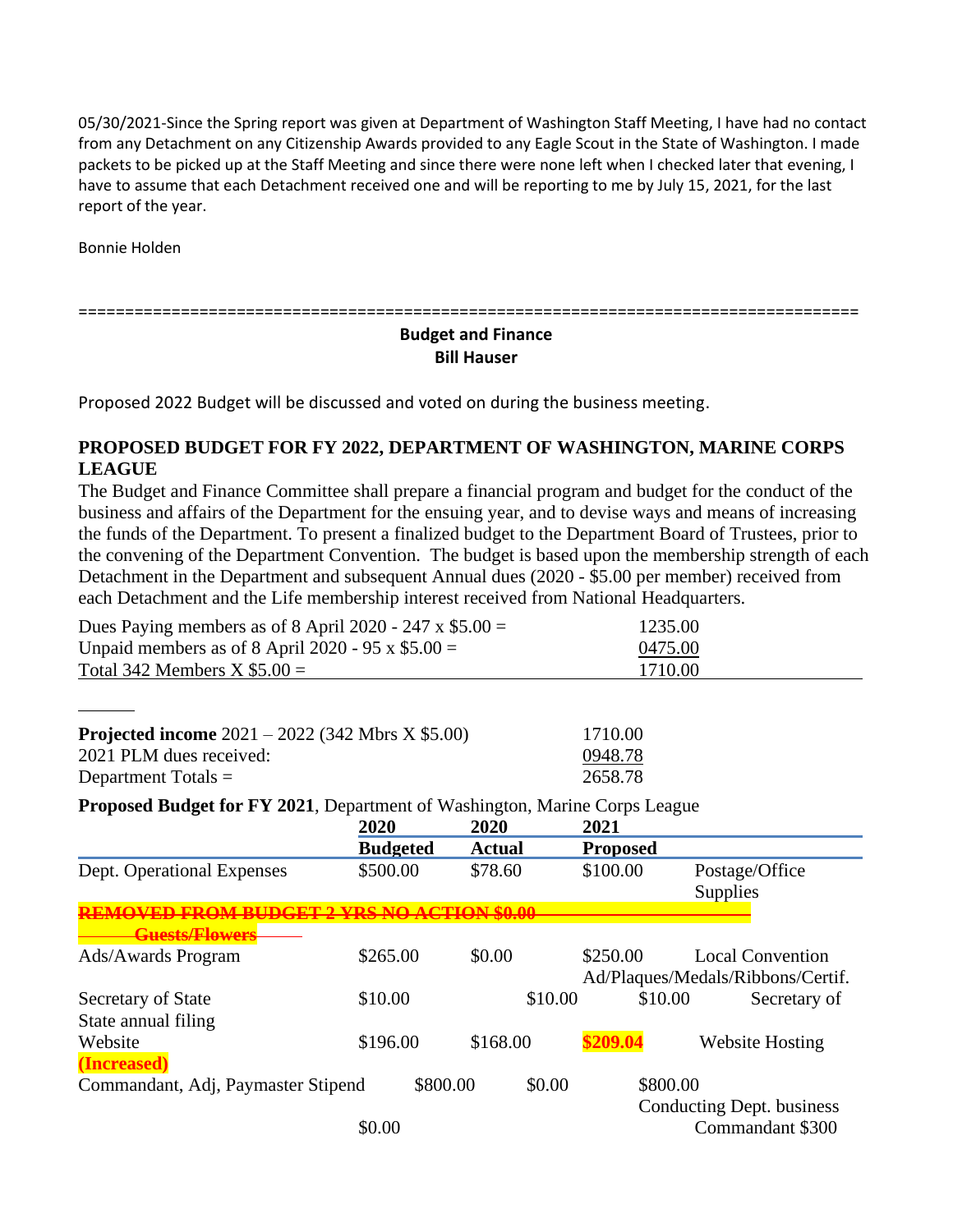|                                                              | \$0.00     |                                    |                | Adjutant \$300              |
|--------------------------------------------------------------|------------|------------------------------------|----------------|-----------------------------|
|                                                              | \$0.00     |                                    |                | Paymaster \$200             |
| <b>Chaplains Expenses</b>                                    | \$120.00   | \$0.00                             | \$100.00       | Letters of Condolence,      |
|                                                              |            |                                    |                | postage                     |
| Veterans Leg. Coalition                                      | \$50.00    | \$50.00                            | \$50.00        | <b>Annual Dues</b>          |
| <b>Other Expenses</b>                                        | \$1,013.00 | \$598.22                           |                | Dept. Conv. Rm or funds not |
|                                                              |            |                                    |                | Specifically designated     |
|                                                              |            |                                    |                | with the auth, of the       |
|                                                              |            |                                    |                | Dept. Cmndn't.              |
|                                                              | \$136.80   |                                    | $\overline{0}$ | Mark Schildknecht -         |
|                                                              |            | Purchase Flag poles & stands (2ea) |                |                             |
| Oxford Suites - Spring Staff meeting \$243.45<br>Staff mtgs. |            | (Increased)                        | \$270.76       | <b>Oxford Suites-Spring</b> |
| Oxford Suites - Fall Staff meeting                           | \$243.45   | \$243.45                           | \$270.76       | <b>Oxford Suites - Fall</b> |
| Staff mtgs.                                                  |            |                                    |                |                             |
| Totals                                                       | \$3,197.45 | \$703.37                           | \$2658.78      |                             |

Available in the Commandants travel fund \$483.00.

The above is a budget based on the previous years and projected expenses. The Department Budget depends on the Detachments encouraging and following up on their members for their dues on a regular basis. Also reporting your PLM in a timely manner. Some Detachments failed to certify their PLM reports on time resulting in a lower return to the Department, and no return to those Detachments.

Propose to return Commandant's travel fund to the Detachments that sent monies. Discussion  $\sim$ Motion to approve budget for FY2021-22 Second: ,

 $R/s$ William "Bill" Hauser Department Paymaster.

====================================================================================

#### **Bylaws Shane Inman**

Nothing new to report since the Spring Staff meeting. Review is still needed.

====================================================================================

# **Convention Commandant**

The guidelines are in the Department Bylaws as to how you can resolve to be the host Detachment.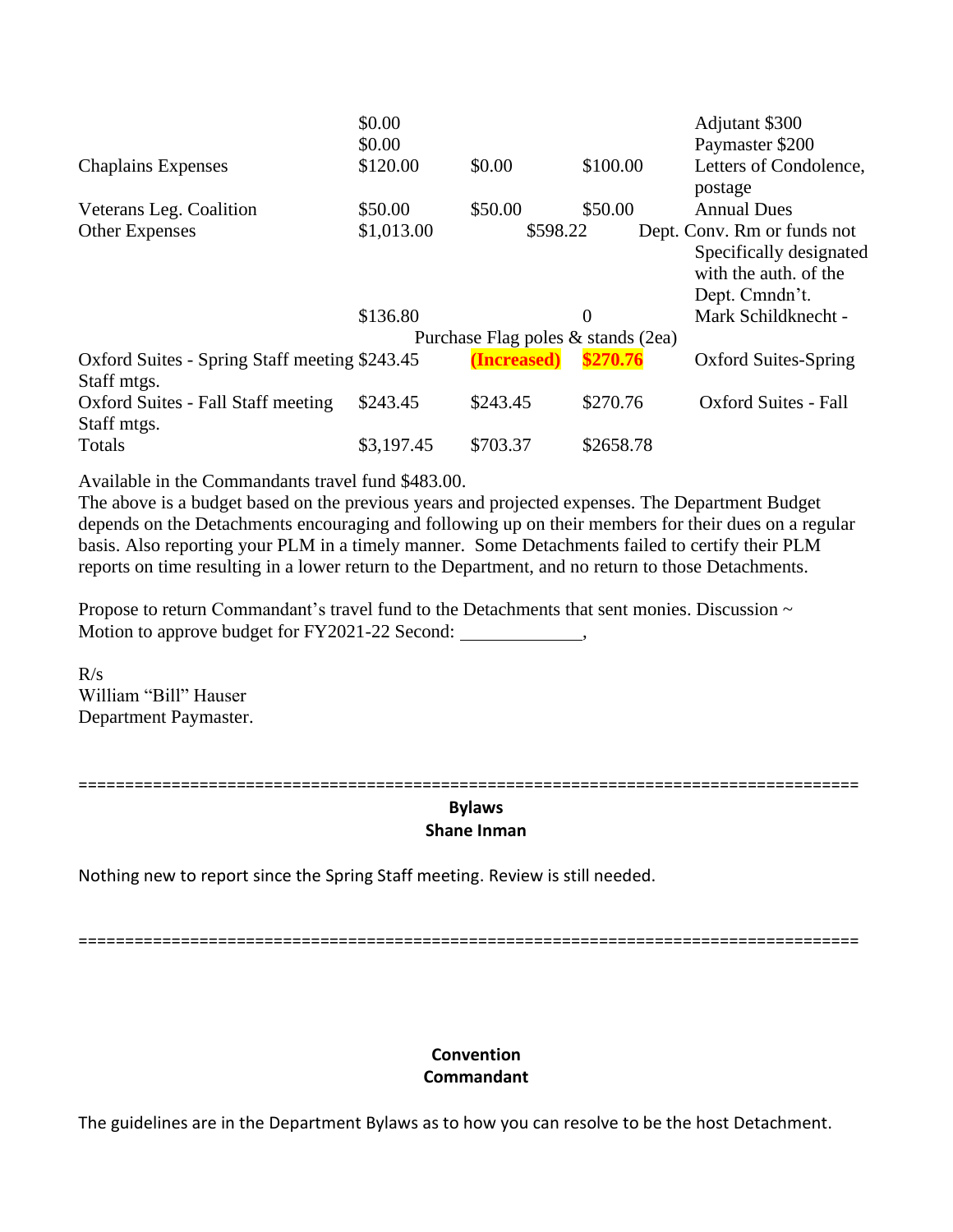Thanks in advance for your attendance and looking forward to the Fall Staff meeting. Please consider hosting next year's Convention.

| <b>Credentials</b><br><b>Bill Hauser</b>                                                                                                                                                  |
|-------------------------------------------------------------------------------------------------------------------------------------------------------------------------------------------|
| Nothing new to report since the Spring Staff meeting.                                                                                                                                     |
| <b>Detachment Commandant Council</b><br><b>John Moysiuk</b>                                                                                                                               |
| Nothing new to report since the Spring Staff meeting.                                                                                                                                     |
| <b>Marine for Life</b><br><b>Mark Gorman</b>                                                                                                                                              |
| Nothing new to report since the Spring Staff meeting.                                                                                                                                     |
| Mark Gorman                                                                                                                                                                               |
| <b>Marine of the Year Society</b><br><b>John Moysiuk</b>                                                                                                                                  |
| The selection was made and will be revealed at tonight's Banquet. After this weekend, Ron Black has<br>been nominated to be the Society President. He will do a wonderful job. Good luck. |
| John "Moose" Moysiuk                                                                                                                                                                      |

====================================================================================

**Membership Bill Hauser**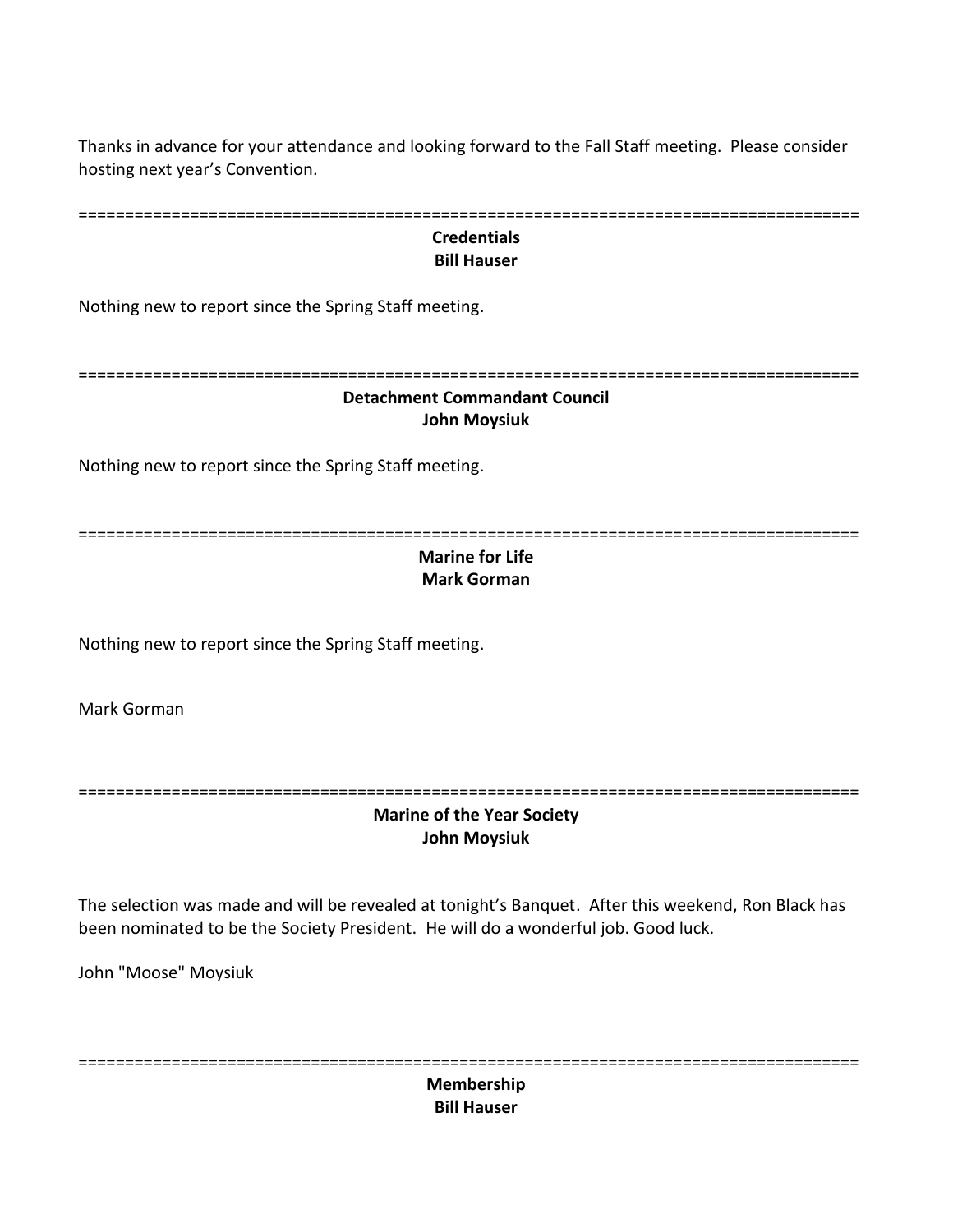Nothing new to report since the Spring Staff meeting.

====================================================================================

## **Newsletter Charles Ames**

As Washington Department Public Affairs Officer...

-have distributed two newsletters in the last 12 months, another forthcoming.

-have conducted outreach to create Detachment PAOs.

-edit monthly veterans' benefits column for TheSuburbanTimes.com

Charles Ames WA Dept. PIO (253)304.4415

====================================================================================

### **Nominations Bonnie Holden**

The 2022 slate of officers is:

Commandant – George Hilbish II Sr. Vice – John Moysiuk Jr. Vice – Ed Falter Judge Advocate – Shane Inman

==================================================================================== **Past Department Commandants Council**

# **Bonnie Holden**

Nothing new to report since the Spring Staff meeting.

====================================================================================

## **Public Relations Officer Charles Ames**

(from the Department Commandant George Hilbish)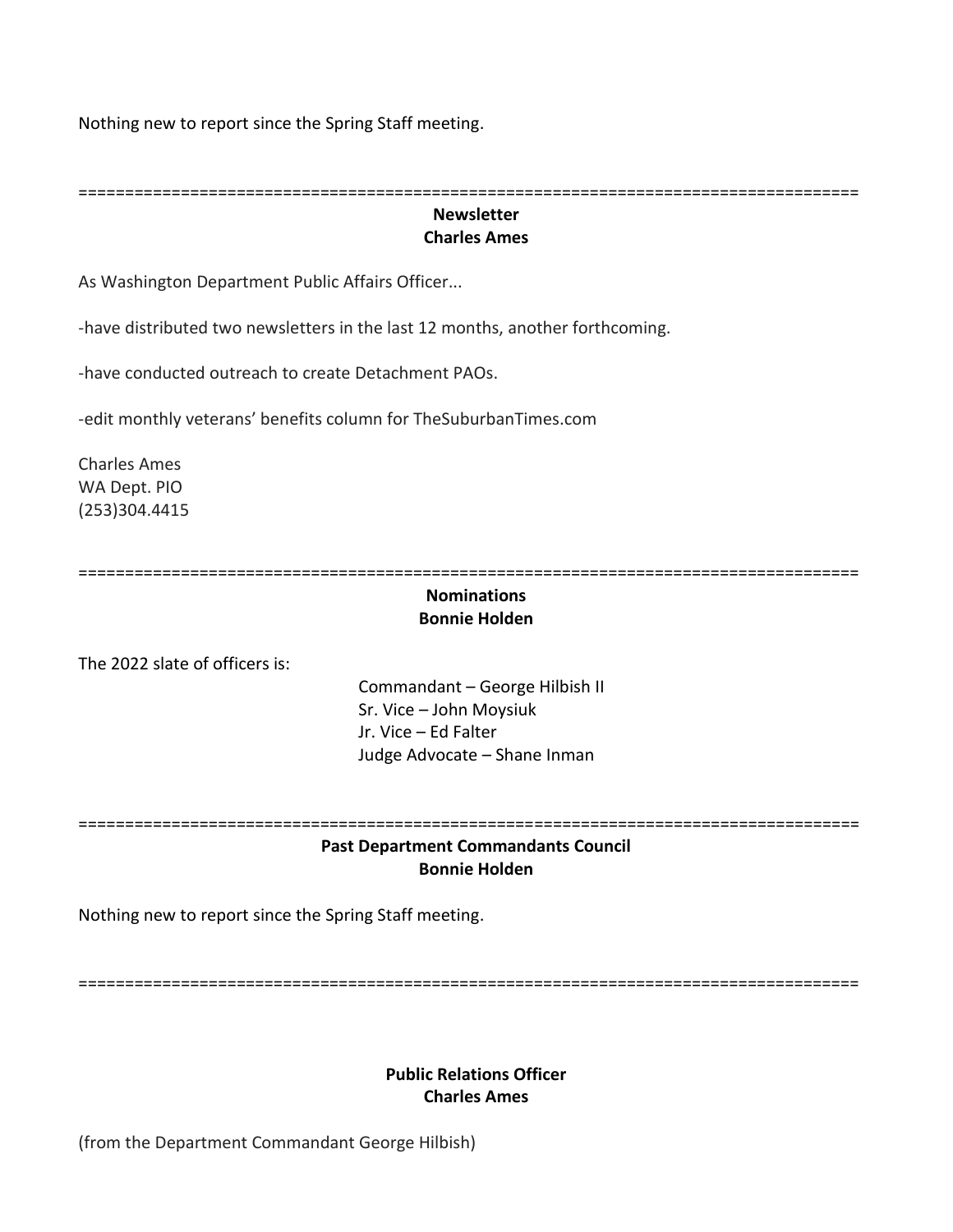"I urge those who are in high-risk groups to consider taking the vaccine. Remember you are not only protecting yourself but your loved ones too."

- - - - - - - - - - - - - - - - - - - - - - - - - - - - - - - - - - - -

As the historical freeze of COVID-19 subsides, our responsibilities point to getting up, dusting ourselves off, and getting back on mission. Plan those Marine Corps Balls, trek to the Conferences, attend the Eagle Scout ceremonies, support those veterans in need, recruit the next generation of League members and 'fight our country's battles in the air, on land, and sea'. Yes, we are days away from the Annual Convention in Spokane, but another action we can take is to aim the Mark I Eyeball on Toys for Tots. Despite Covid, Detachments kept up the legendary pace of collecting, sorting, and re-distributing toys for children that otherwise might go without.

Olympia/Grays, #482; 33395 toys for 11199 kids.

Pierce, #504; 51020 toys for 43214 kids (including books and stocking stuffers) Peninsula, #531; 40089 toys, 5572 kids (took donations of \$16172.50) Smith (Spokane), #586, \$50000 in donations, helped 9215 kids. Bier (Lewis Co.), #1119, \$8132 in donations, helped 700 kids. Nationwide: 20million toys went to 7million kids in 2020, an increase of 1.6million toys to 40000 more kids!

- - - - - - - - - - - - - - - - - - - - - - - - - - - - - - - - - - - -

This is your newsletter. Please send contributions through your Detachment. Tell their story. Charles Ames, WA-PIO

Vet Clinic; New resources for military veterans… <https://thesubtimes.com/2021/05/16/vet-clinic-may-21/> I provide a monthly vet advocacy column.

====================================================================================

## **Resolutions Dennis Dressler**

Voted to remove this committee and its requirements.

====================================================================================

## **Rock 32 Ceremony Commandant**

Nothing new to report since the Spring Staff meeting.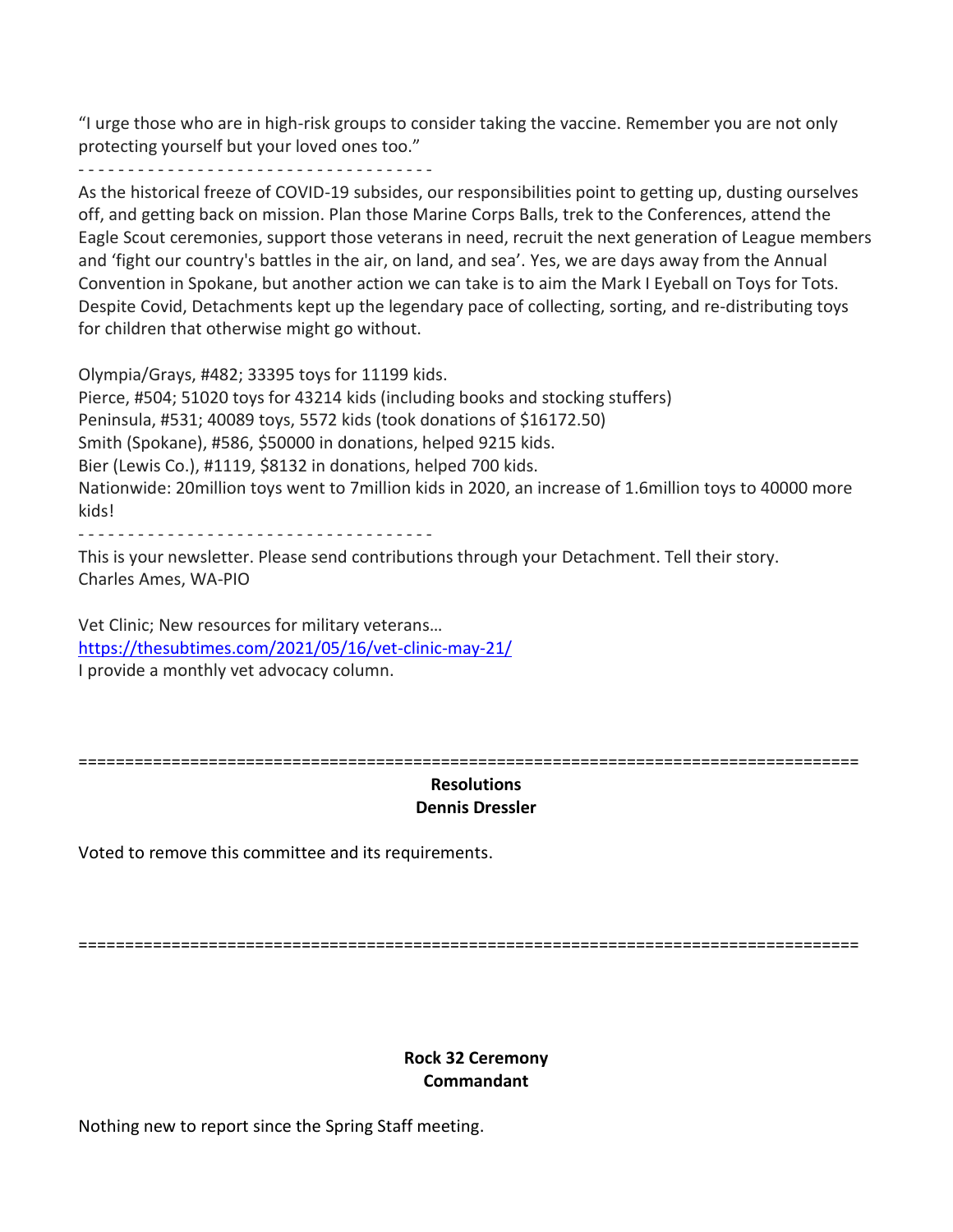# ====================================================================================

#### **Rules Shane Inman**

Nothing new to report since the Spring Staff meeting.

====================================================================================

## **Toys for Tots LouAnne Harrey**

From the Foundation:

Dear Marines, Sailors, and Associate Members of the Marine Corps League! Although Christmas is over six-months away, planning for the Marine Corps' premier community outreach program is in full swing. We understand the challenges of working through COVID-19 and trying to maintain operational tempo. Funeral honors, fundraising, and planning the Marine Corps Ball may have your full attention right now; however, the 74th Marine Corps Reserve Toys for Tots Campaign will begin before you know it. The Marine Corps League has a long history with Toys for Tots. As early as the 1950's, the League has supported this amazing effort to bring the joy of Christmas to less fortunate children. In 1996, this support was formalized as Detachments were approved to conduct Toys of Tots Campaigns in communities that did not have a Reserve Unit. From 56 Detachments in 1996, the number of local campaigns led by the Marine Corps League has increased dramatically. This past year, Detachments led 249 of the 808 local campaigns and collected over 2.5 million toys and distributed over 3.6 million toys to approximately 1.2 million children. Many more directly supported other Marine Corps Reserve Units. We would like to express our gratitude and heartfelt thanks to each one of you who volunteered to support Marine Toys for Tots in 2020. Despite the challenges from the COVID-19 pandemic, you adapted and overcame the challenges of an unprecedented year to accomplish the Toys for Tots mission. Although 2020 was a great success, we know the need will still be there for almost 15-million children who live at or below the poverty level across the Nation. Your Corps continues to need the League's help! If you are part of a Detachment that is in an area that already has a local Toys for Tots campaign, reach out to them as ask how you can help. If you are in an area that does not have a Toys for Tots local campaign, we ask that one of your members apply to be a Toys for Tots Local Community Organization (LCO). The application can be found online here:

<https://www.toysfortots.org/coordinatorscorner/application-start.aspx> To determine if your area has a local campaign or not, please visit<https://www.toysfortots.org/campaigns> The Marine Corps League is an exceptional component to the Toys for Tots Program, an official activity of the United States Marine Corps. Millions of children throughout the history of Toys for Tots would not have experienced the joy of Christmas were it not for your efforts. The willingness of your Marines and Sailors to continue to make a difference for our Corps and our Nation's less fortunate children, lends credence to the expression "once a Marine always a Marine." The Marine Corps is indeed blessed to have the Marine Corps League as an integral part of the Toys for Tots team!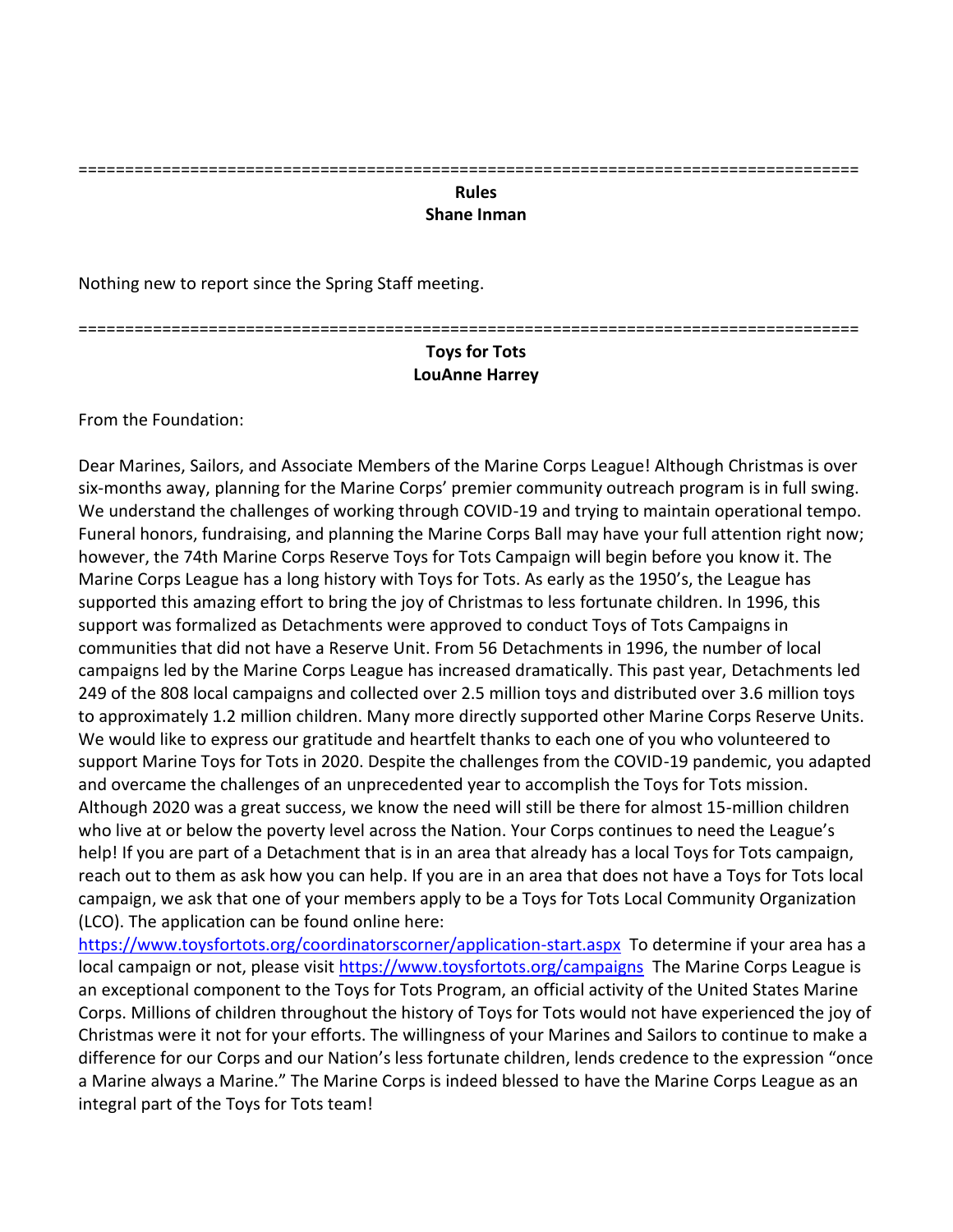Semper Fidelis, Dennis Tobin National Commandant/CEO Marine Corps League Jim Laster Lieutenant General, USMC (Ret) President & CEO, Marine Toys for Tots Foundation

| ___                     |
|-------------------------|
| <b>Training Officer</b> |

# **Don Nilson**

Nothing new to report since the Spring Staff meeting.

# ====================================================================================

## **VAAC Representative Ron Black**

Greetings Sir Commandant, Officers and Detachments

It is my pleasure to inform you that despite the strict (no in person meeting contact) guidelines due to Covid-19, the Governor's Advisory/ VAAC and WDVA continues to hold monthly ZOOM meetings with occasional opportunity to attend, seminars, training sessions etc. as available.

The VAAC Committee is nearly fully staffed and for years 2021-2022 will be working in the months ahead to determine what standard operating procedures the committee may adopt or update to better enable serving our veteran community.

While Covid-19 has presented many obstacles, it has also opened up the door to new online technology and the way we communicate, the committee will take advantage of this to reach out to more veterans and families than ever before. Our most valuable program is the ability for the committee to go out into communities/ WA. Counties and hold Town Hall Meetings, we have not yet resumed this but are ready to go when we are given the green light to proceed.

The VAAC will be working to assist other Veteran Committees whenever possible pooling resources to better assist "All Veterans".

With Spring and Summer weather and the opening up of WA. State to optional mask use, The VAAC will focus on the needs of Homeless Veterans, housing and treatment and to work to improve access to veteran services which seems to be lacking in some areas.

In Regard to the Marine Corps League, I have received calls and have spoken to several MCL Marines about the difficulty they are experiencing to get community care medical appointments, in January the Puget Sound Health Care System told the VAAC that there had been problems with the phone system and was the reason veterans could not speak by phone with a live person regarding community care, This problem has not been resolved if that is in fact the problem? As a VAAC member and user of the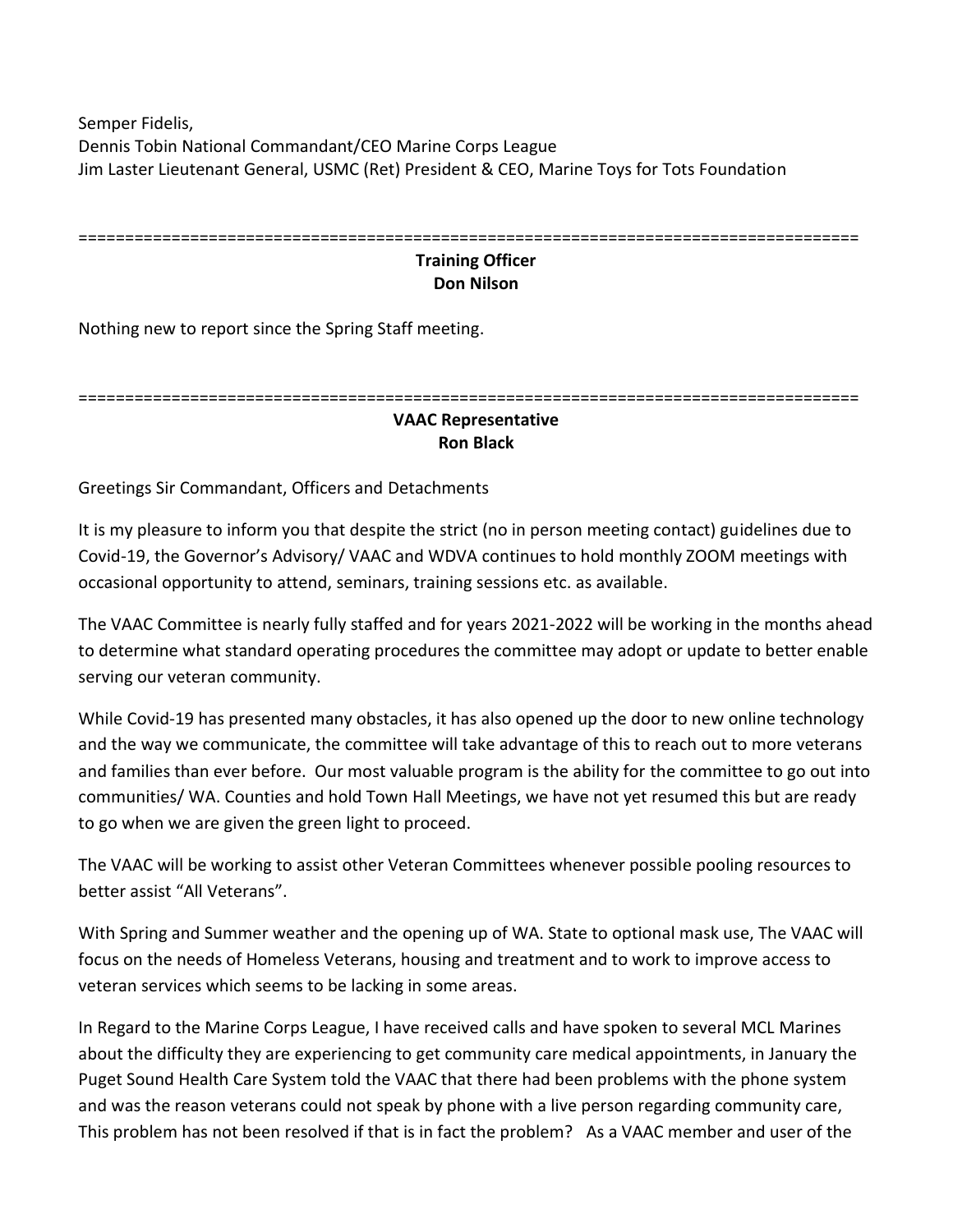Community Care Medical System I have called American Lake VA Medical Center daily to seek a referral for community-based care with no success. This problem seems to me to be negatively affecting thousands of WA. Veterans and potentially delaying much needed health care. I intend to bring my concerns up at the next WDVA/VAAC meeting. Covid-19 should not be a valid reason at present time or in the future to not assist veterans who rely on Community Based Care.

It may take a unified effort from all the Major Veterans Post Service Organizations in Washington State to collectively seek change to the current practices which are not working. I welcome any MCL member to contact me at any time. I am and continue to be interested in their concerns regarding VA services.

Ronald E Black Sr.

====================================================================================

# **VAVS (VA Volunteer Services) Rex Hopper**

Nothing new to report since the Spring Staff meeting.

## ==================================================================================== **Veterans Legislative Coalition Shane Inman**

The Veterans Legislative Coalition (VLC) is a due paying, membership based non-profit organization. The VLC is comprised of representatives from the 16 Veteran Service Organizations (VSO's) currently represented, members at large, and all Veterans of Washington State.

The VLC during the legislative session organize into fire teams to facilitate the load of bills to either sign in to support or testify with a statement before the committees. I proudly serve as one of the fire team leaders.

With Covid many Legislative Representatives were ready to end the session as meetings took place from their home offices or dining room tables in Zoom meetings.

Four Bills made it to the Governor's desk. One bill dealt with recalculation of Medical vs Modification. Meaning those Veterans or others with psychological problems, ask them if they want to be treated. This would give them a very short stay and really doesn't take care of the problem but can assist those in the first steps towards treatment.

Continuation of a Bill over the last few years that deals with Suicide Prevention. This did not make it through again, but they did earmark \$1,000,000 towards these services. The Transportation Budget was left the same and is being pushed out until next session. Approved to add monies to the budget for extending internet out to rural communities. The Legislature realized the need for this to happen so people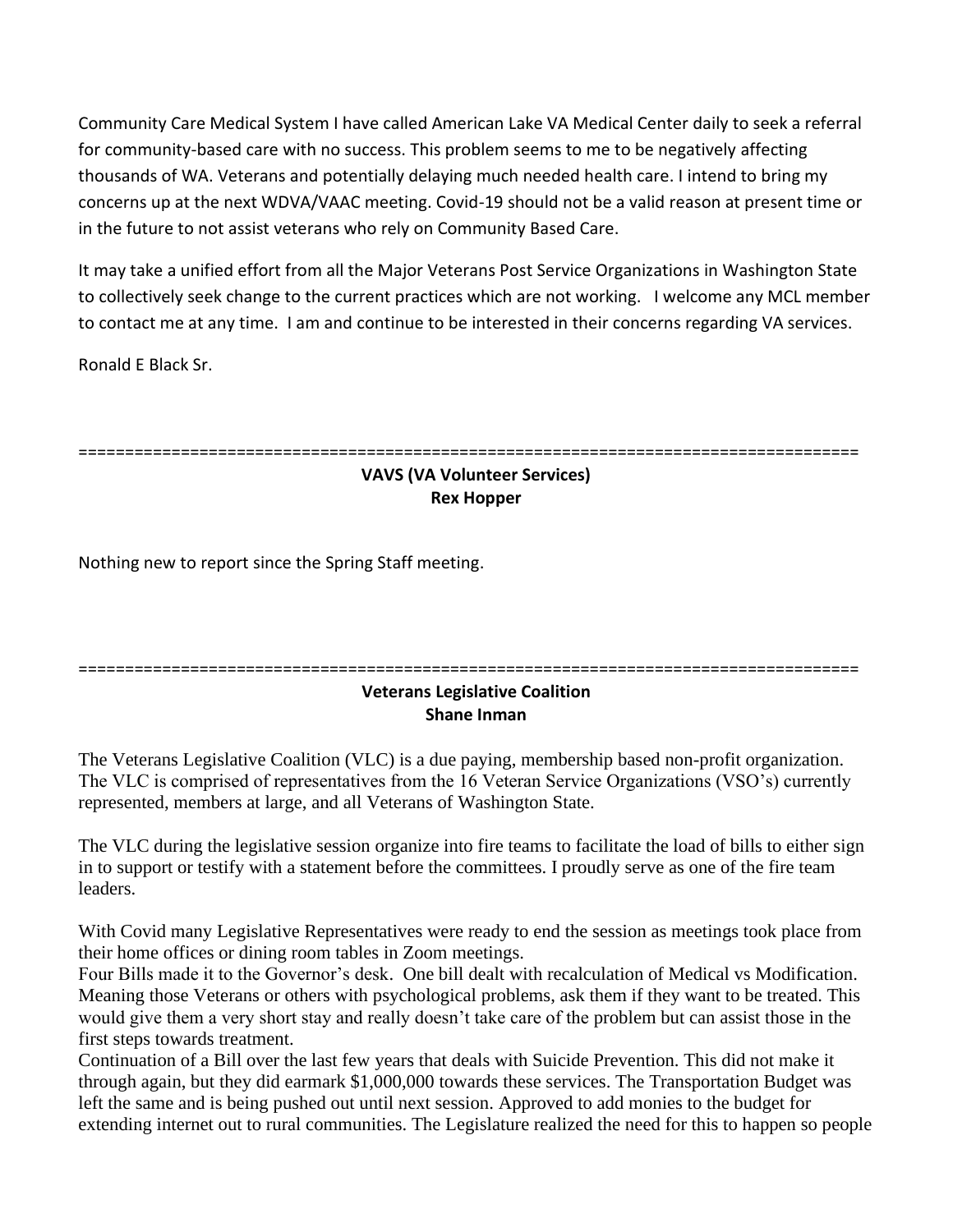have access to Medical Services via the internet. They also used to have Town Hall meetings during Legislative season and were unable to do that with Covid-19. Also unable for our Veterans' Advocates to speak to Representatives before Bills were voted on due to no in person meetings and everything being done online.

My experience with the Senators and Representatives so far has been supportive and understanding. They as well as the VLC strives to do the best for our veterans.

This completes my report as written.

Shane Inman

====================================================================================

## **Web Sergeant Bill Hauser**

The Department website is located a[t https://www.mcldeptwa.org](https://www.mcldeptwa.org/)

If you have photos from one of our events, please email them to me to be posted to the website.

On the Department Website you can find information about Current Officers and their email addresses, Detachment meeting times and locations and their Officers. Also, a calendar of Upcoming events is available. Information is available on the Devil Dogs, the Pack Officers, Pounds and Pound Officers. Standing Committees, Recruitment and Retention, Fleas, and Auxiliary information is also available.

Bill Hauser

====================================================================================

# **Young Marines Liaison Ed Falter**

Nothing new to report since the Spring Staff meeting.

Here is a list of the Young Marine Units we support in Washington:

Columbia River Tri-Cities Elks Lodge 15 S. Colorado St. Kennewick, WA 99336 <https://youngmarines.com/unit/columbiariver/page>

Tri-City Columbia Park